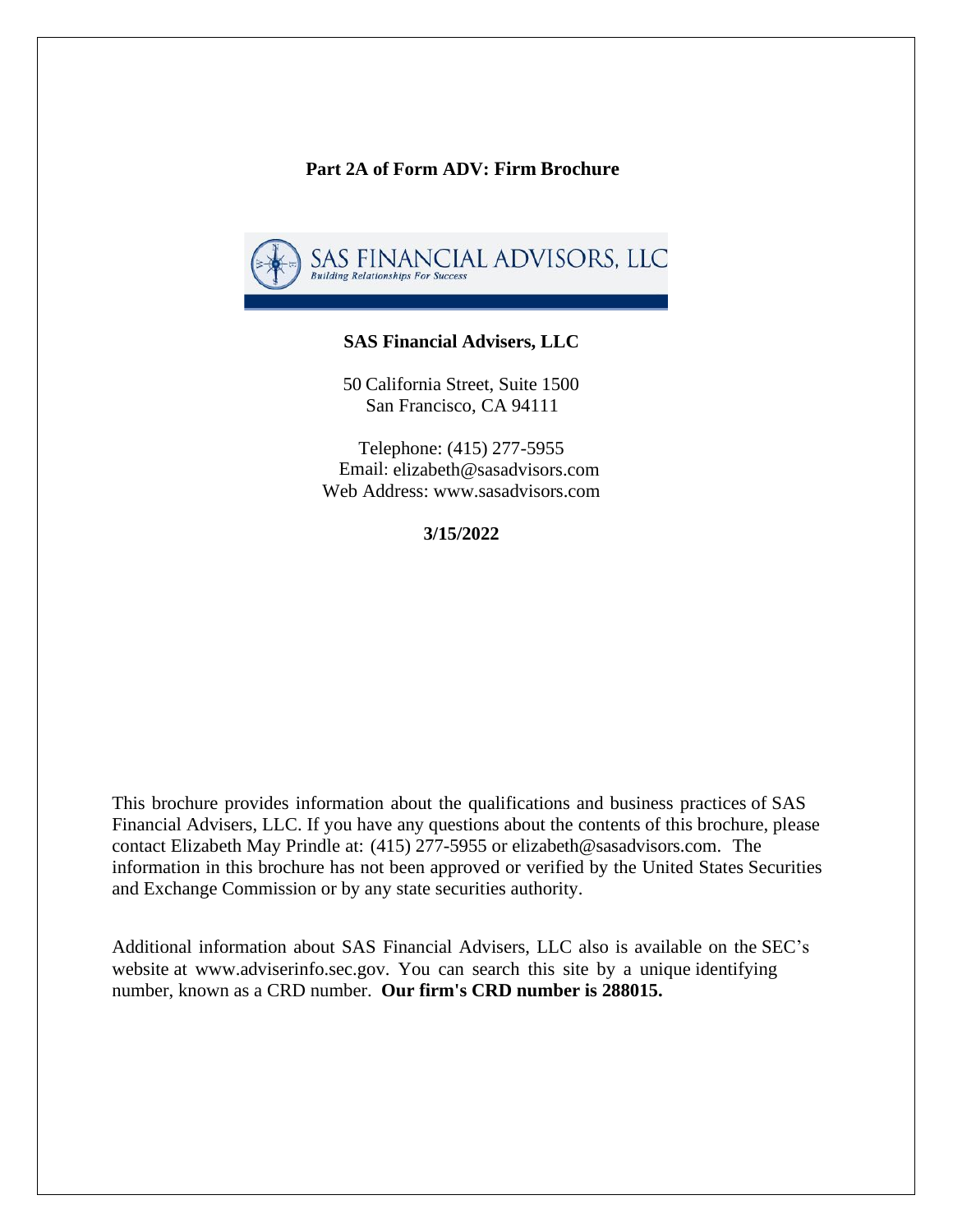## **Item 2 Material Changes**

The SEC adopted "Amendments to Form ADV" in July, 2010. This Firm Brochure, dated 03/15/2022, is our new disclosure document prepared according to the SEC's new requirements and rules. As a state-registered investment adviser, our firm is required to comply with the new reporting and filing requirements. As you will see, this document is a narrative that is substantially different in form and content, and includes some new information that we were not previously required to disclose.

After our initial filing of this Brochure, this Item will be used to provide our clients with a summary of new and/or updated information. We will inform you of the revision(s) based on the nature of the updated information.

Consistent with the new rules, we will ensure that you receive a summary of any material changes to this and subsequent Brochures within 90 days of the close of our business' fiscal year. Furthermore, we will provide you with other interim disclosures about material changes as necessary.

#### **Material Changes since last update (on 02/15/2021):**

**SEC Registration:** SAS Financial Advisers, LLC is in the process of registration with the Securities & Exchange Commission ("SEC").

**Other Financial Industry Activities and Affiliations:** SYEDA NASIRA IQBAL DBA Nasira Financial (CRD #299293) assists with financial planning work for SAS Financial Advisors, LLC. Currently, there are no additional conflicts of interest to disclose in this relationship.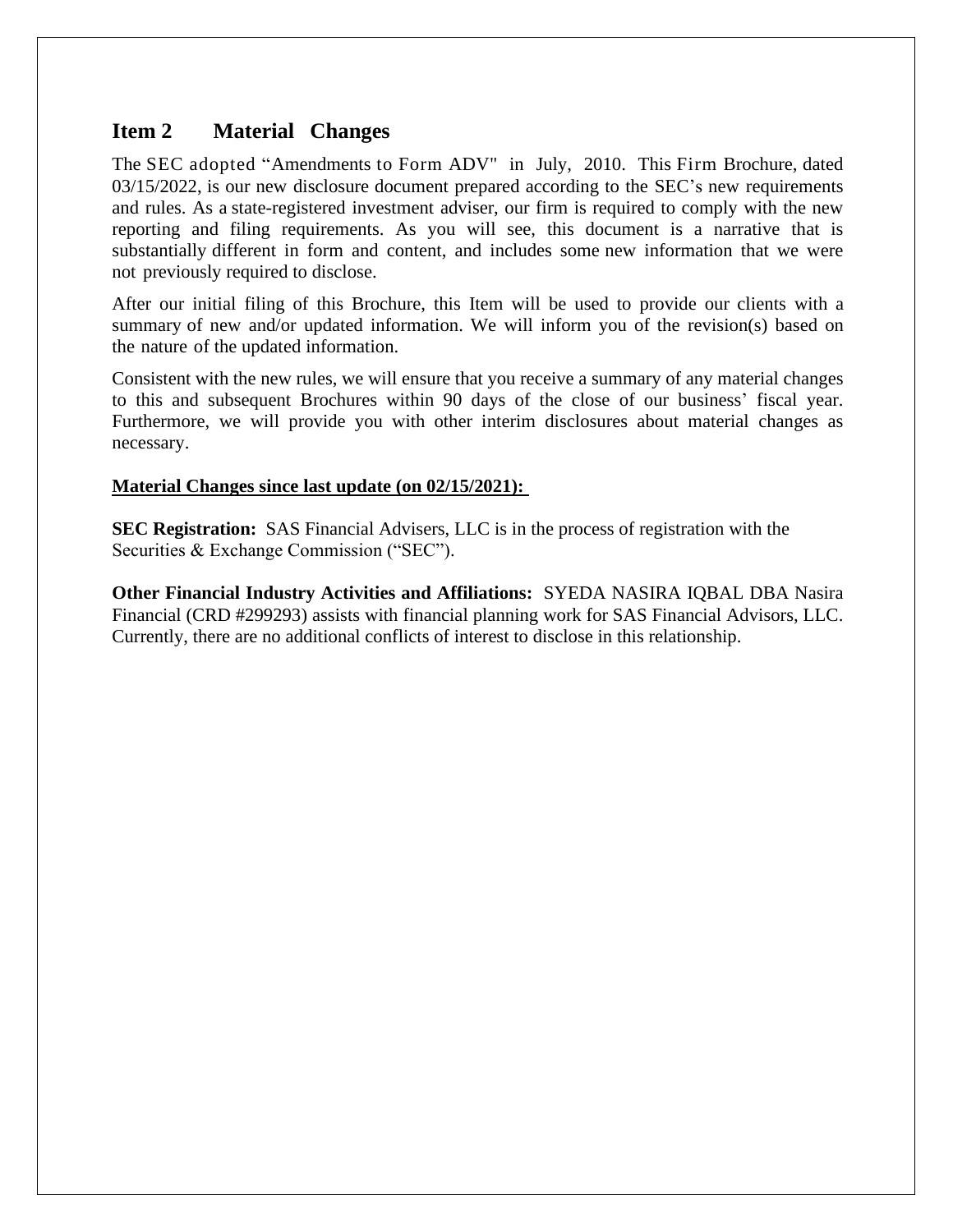# **Item 3 Table of Contents Page**

| Item 1 Cover Page                                         | $\mathbf{1}$   |
|-----------------------------------------------------------|----------------|
| Item 2 Material Changes                                   | 2              |
| Item 3 Table of Contents                                  | 3              |
| Item 4 Advisory Business                                  | $\overline{4}$ |
| Item 5 Fees and Compensation                              | $\tau$         |
| Item 6 Performance-Based Fees and Side-By-Side Management | 9              |
|                                                           |                |

|        | Item 6 Performance-Based Fees and Side-By-Side Management                             | 9  |
|--------|---------------------------------------------------------------------------------------|----|
| Item 7 | <b>Types of Clients</b>                                                               | 10 |
| Item 8 | Methods of Analysis, Investment Strategies and Risk of Loss                           | 10 |
| Item 9 | Disciplinary Information                                                              | 12 |
|        | Item 10 Other Financial Industry Activities and Affiliations                          | 12 |
|        | Item 11 Code of Ethics, Participation or Interest in Client Transactions and Personal | 13 |
|        | Item 12 Brokerage Practices                                                           | 15 |
|        | Item 13 Review of Accounts                                                            | 17 |
|        | Item 14 Client Referrals and Other Compensation                                       | 18 |
|        | Item 15 Custody                                                                       | 18 |
|        | Item 16 Investment Discretion                                                         | 19 |
|        | Item 17 Voting Client Securities                                                      | 20 |
|        | Item 18 Financial Information                                                         | 20 |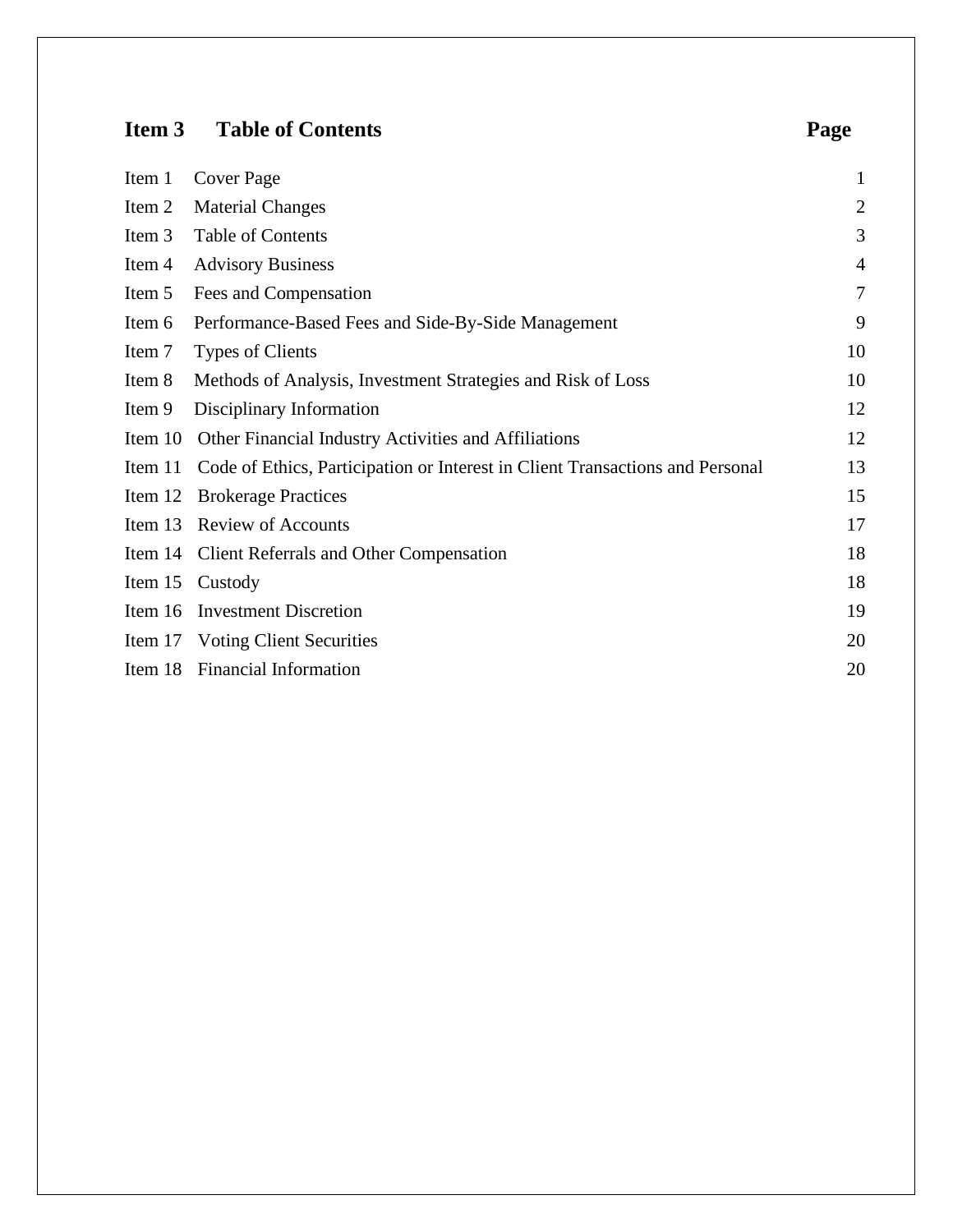## **Item 4 Advisory Business**

SAS Financial Advisers, LLC ("SAS"), is an SEC-registered investment adviser with its principal place of business located in CA. SAS, a fee-only practice, began conducting business in 2017.

Listed below are the firm's principal shareholders (i.e., those individuals and/or entities controlling 25% or more of this company).

- Ira Harold Fateman, Managing Member 75% owner
- Elizabeth May Prindle, Member 20% owner
- Monique Renee San Miguel Lopez 5% owner

SAS offers the following advisory services to our clients:

INDIVIDUAL PORTFOLIO MANAGEMENT FINANCIAL PLANNING

### **INDIVIDUAL PORTFOLIO MANAGEMENT**

Our firm provides continuous advice to a client regarding the investment of client funds based on the individual needs of the client. Through personal discussions in which goals and objectives based on a client's particular circumstances are established, we develop a client's personal investment policy and create and manage a portfolio based on that policy. During our data-gathering process, we determine the client's individual objectives, time horizons, risk tolerance, and liquidity needs. As appropriate, we also review and discuss a client's prior investment history, as well as family composition and background.

We manage these advisory accounts on a non-discretionary basis only. Account supervision is guided by the client's stated objectives (i.e., maximum capital appreciation, growth, income, or growth and income), as well as tax considerations.

As of 12/31/2021, we are actively managing \$70,000,000 of clients' assets on a nondiscretionary basis and \$40,000,000 on a discretionary basis. Total Firm Assets Under Management is \$110,000,000.

All assets are managed on a discretionary and/or non-discretionary basis.

We will create a portfolio consisting primarily of passively managed index securities consisting of Exchange Traded Funds, Index Mutual Funds, and Closed-End Mutual Funds. We allocate the client's assets among various investments taking into consideration the overall management style selected by the client. The mutual funds will be selected on the basis of any or all of the following criteria: the fund's performance history; the industry sector in which the fund invests; the track record of the fund's manager; the fund's investment objectives; the fund's management style and philosophy; and the fund's management fee structure. Portfolio weighting between funds and market sectors will be determined by each client's individual needs and circumstances. Clients will have the opportunity to place reasonable restrictions on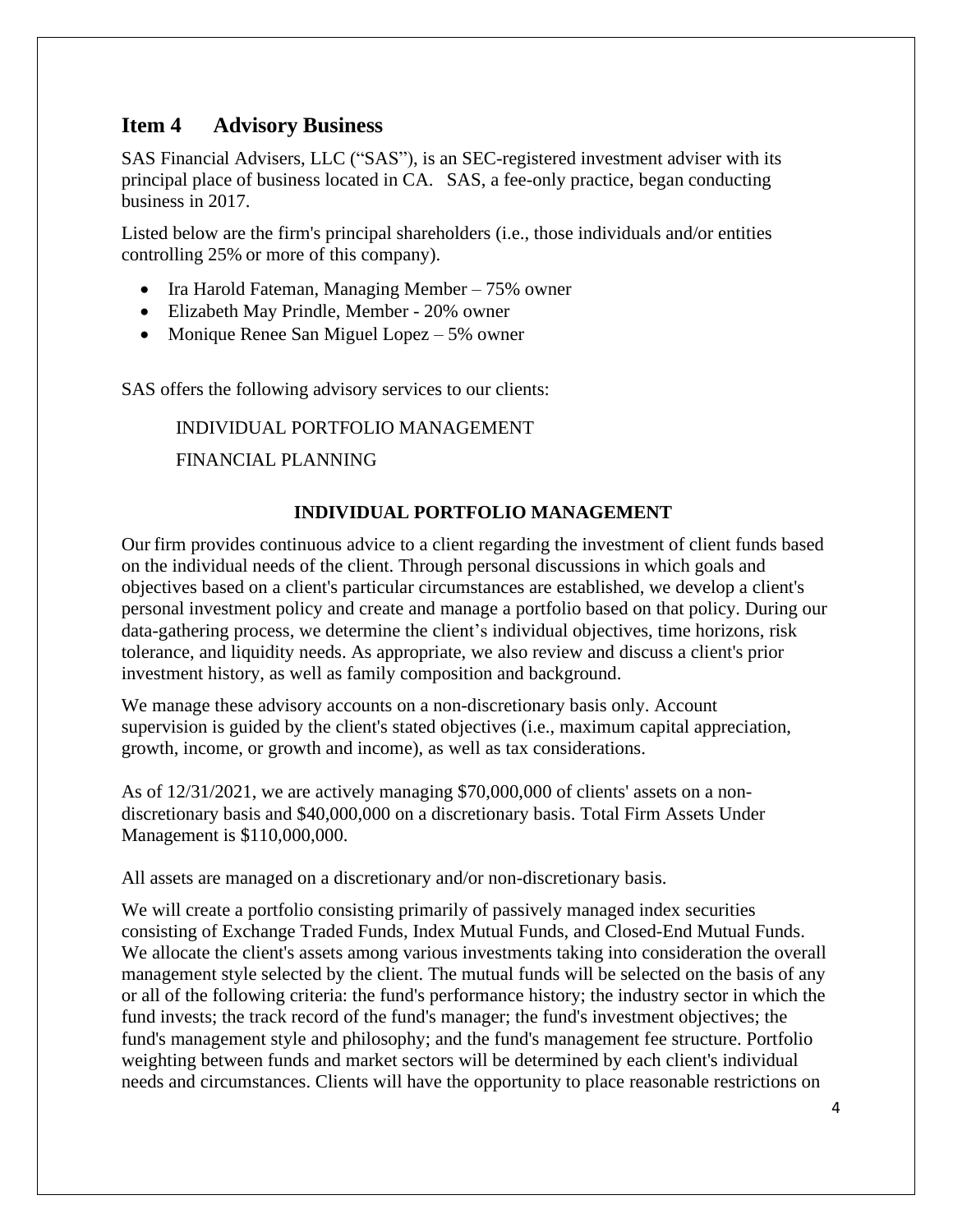the types of investments which will be made on the client's behalf. Clients will retain individual ownership of all securities. When appropriate to the needs of the client, we may recommend the use of margin transactions or option writing. Because these investment strategies involve certain additional degrees of risk, they will only be recommended.

Our investment recommendations are not limited to any specific product or service offered by a broker-dealer or insurance company and will generally include advice regarding the following securities; exchange-listed securities, securities traded over-the-counter, foreign issuers, warrants, corporate debt securities (other than commercial paper), commercial paper, certificates of deposit, municipal securities, variable life insurance, variable annuities, mutual fund shares, United States governmental securities, options contracts on securities, options contracts on commodities, outside real estate private money lending fund not publicly traded for qualified investors-Rubicon Mortgage fund and interests in various types of partnerships.

Because some types of investments involve certain additional degrees of risk, they will only be implemented/recommended when consistent with the client's stated investment objectives, tolerance for risk, liquidity and suitability.

### **FINANCIAL PLANNING**

We provide financial planning services. Financial planning is a comprehensive evaluation of a client's current and future financial state by using currently known variables to predict future cash flows, asset values and withdrawal plans. Through the financial planning process, all questions, information and analysis are considered as they impact and are impacted by the entire financial and life situation of the client. Clients purchasing this service receive a written report which provides the client with a detailed financial plan designed to assist the client achieve his or her financial goals and objectives.

In general, the financial plan can address any or all of the following areas:

**PERSONAL:** We review family records, budgeting, personal liability, estate information and financial goals.

**TAX & CASH FLOW**: We analyze the client's income tax and spending and planning for past, current and future years; then illustrate the impact of variousinvestments on the client's current income tax and future tax liability.

**EMPLOYEE BENEFITS:** We review employee benefits menu to make sure clients are utilizing the appropriate benefits for their individual circumstances.

**INVESTMENTS**: We analyze investment alternatives and their effect on the client's portfolio.

**INSURANCE:** We review existing policies to ensure proper coverage for life, health, disability, long-term care, liability, home and automobile.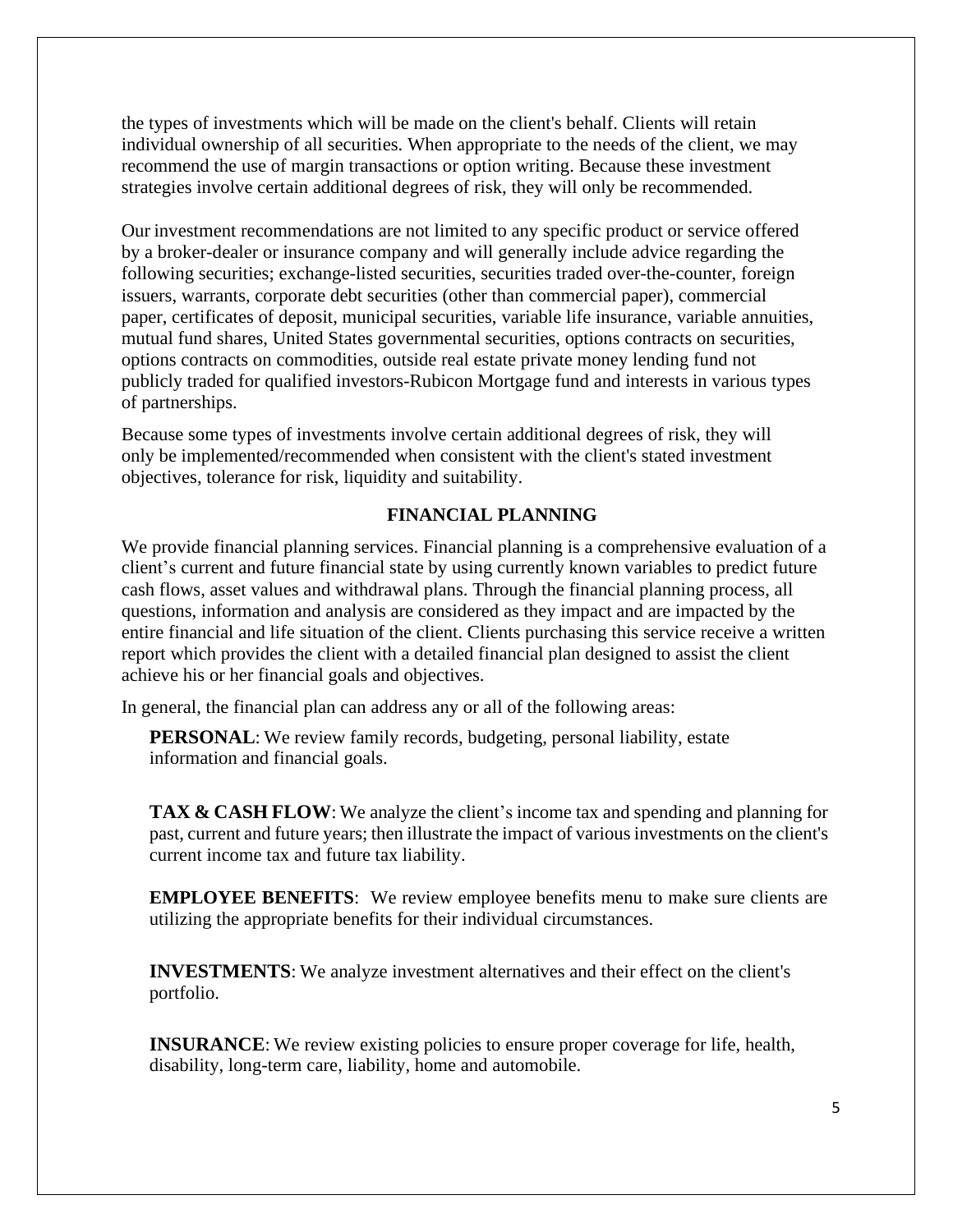**RETIREMENT**: We analyze current strategies and investment plans to help the client achieve his or her retirement goals.

**DEATH & DISABILITY**: We review the cash needs of the client's at death, income needs of surviving dependents, estate planning and disability income.

**ESTATE:** We assist the client in assessing and developing long-term strategies, including as appropriate: living trusts, wills, review estate tax, powers of attorney, asset protection plans, nursing homes, Medicaid and elder law.

We gather required information through in-depth personal interviews. Information gathered includes the client's current financial status, tax status, future goals, returns objectives and attitudes towards risk. We carefully review documents supplied by the client, including a questionnaire completed by the client, and prepare a written report. Should the client choose to implement the recommendations contained in the plan, we suggest the client work closely with his/her attorney, accountant, insurance agent, and/or stockbroker. Implementation of financial plan recommendations is entirely at the client's discretion.

Our investment analysis is not limited to any specific product or service offered by a brokerdealer or insurance company and will generally include analysis of the following types of securities; exchange-listed securities, securities traded over-the-counter, foreign issuers, warrants, corporate debt securities (other than commercial paper), commercial paper, certificates of deposit, municipal securities, variable life insurance, variable annuities, mutual fund shares, United States governmental securities, options contracts on securities, options contracts on commodities, and interests in various types of partnerships.

We also provide general non-securities advice on topics that may include tax and budgetary planning, estate planning and business planning.

Typically the financial plan is presented to the client within ninety days (90) days of the contract date, provided that all information needed to prepare the financial plan has been promptly provided unless the contract specifies another time period for services delivered.

Financial Planning recommendations are not limited to any specific product or service offered by a broker-dealer or insurance company. All recommendations are of a generic nature.

#### **ADVISORY SERVICES IN GENERAL**

See "Fees and Compensation" Item 5 and "Other Financial Industry Affiliations" Item 10 for important disclosures.

### **Item 5 Fees and Compensation**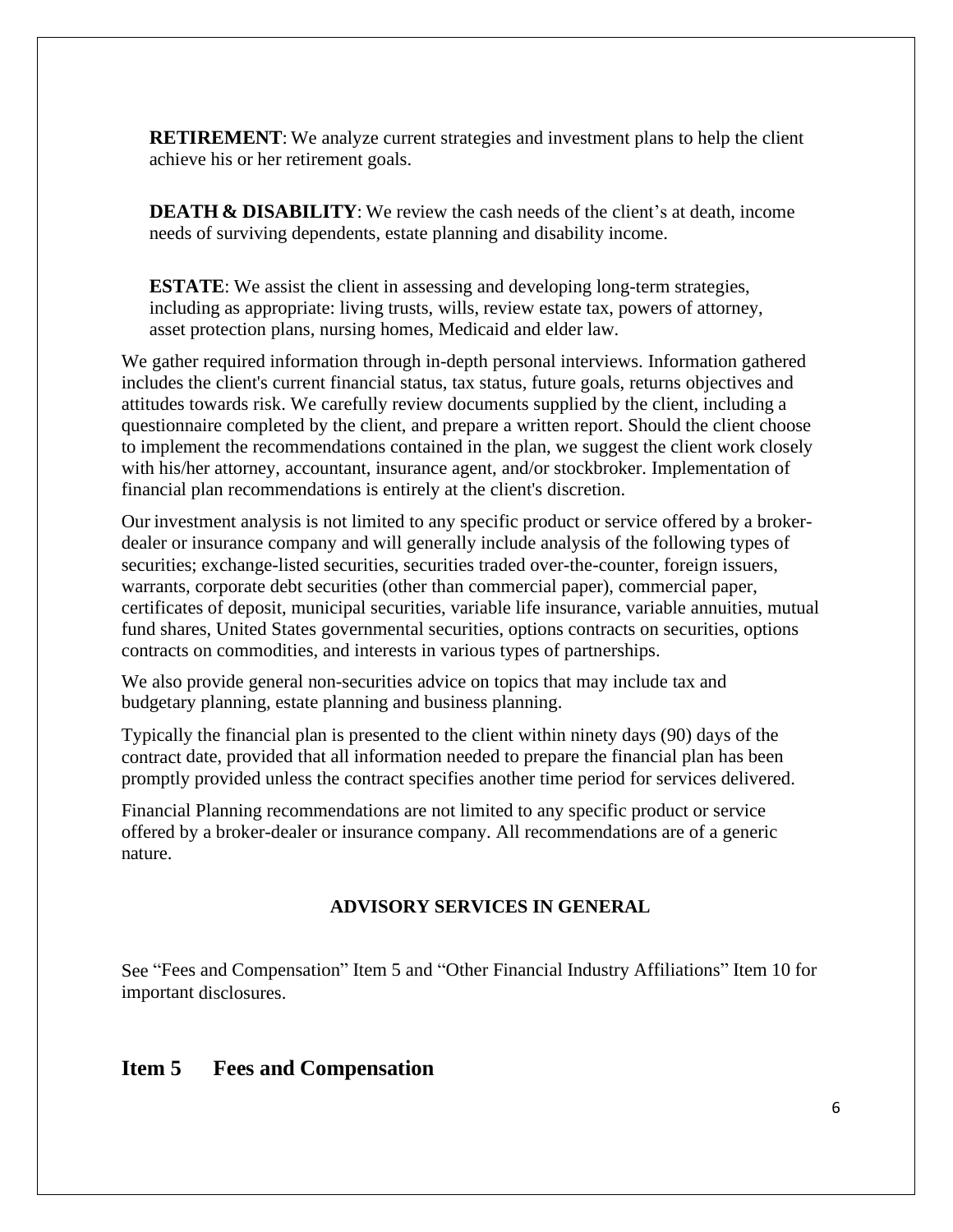### **INDIVIDUAL PORTFOLIO MANAGEMENT FEES**

Our annual fee for Individual Portfolio Management services will be charged as a percentage of assets under management, according to the following schedule:

| Assets under management | AnnualFee $(\%)^*$ |
|-------------------------|--------------------|
|                         |                    |
|                         |                    |

• Over \$5,000,000................................................0.50%

\*SAS will quote an exact percentage to each client based on both the nature and total dollar value of that account.

Our fees are invoiced in arrears at the end of each calendar quarter based upon the value (market value or fair market value in the absence of market value), of the client's account at the end of the current quarter. Fees are calculated by multiplying the assets under management by the relevant percentage and dividing such product by four. Accounts opened in mid-quarter will be assessed at a pro-rated management fee. Fees will be debited from the account in accordance with the client authorization in the Client Services Agreement.

#### **FINANCIAL PLANNING FEES**

Financial Planning fees will be charged in one of the three ways listed below, upon mutual agreement with the client:

**1) Fixed fee:** Fixed fees typically range from \$800 to \$5,000 depending on the nature and complexity of each client's circumstances and upon mutual agreement with the client. We require a retainer upon the signing of the advisory agreement of 50% of the negotiated fee. The balance is due upon completion of the advisory service; and/or

**2) Hourly basis:** Our hourly fees range from \$75 to \$350 per hour, depending on the nature and complexity of each client's circumstances and upon mutual agreement with the client. An estimate for total hours will be determined at the start of the advisory relationship. 50% of the estimated fee may be due upon signing the advisory agreement. The balance (based on actual hours) is due upon presentation of the plan to the client.

**3) Retainer Fee:** SAS also offers a retainer fee based on a combination of hourly fees and assets under management fees. The retainer fee will include the ongoing development and updating of the financial plan. The factors that will be used to determine the amount of the retainer fee include the complexity of the client's circumstances, the estimated amount of time that will be involved, and the nature and frequency of the reporting that will be provided. The retainer fee agreement covers all areas discussed and agreed upon by SAS and the SAS's Financial Planning fee is determined based on the nature of the services being provided and the complexity of each client's circumstances. All fees are agreed upon prior to entering into a contract with any client.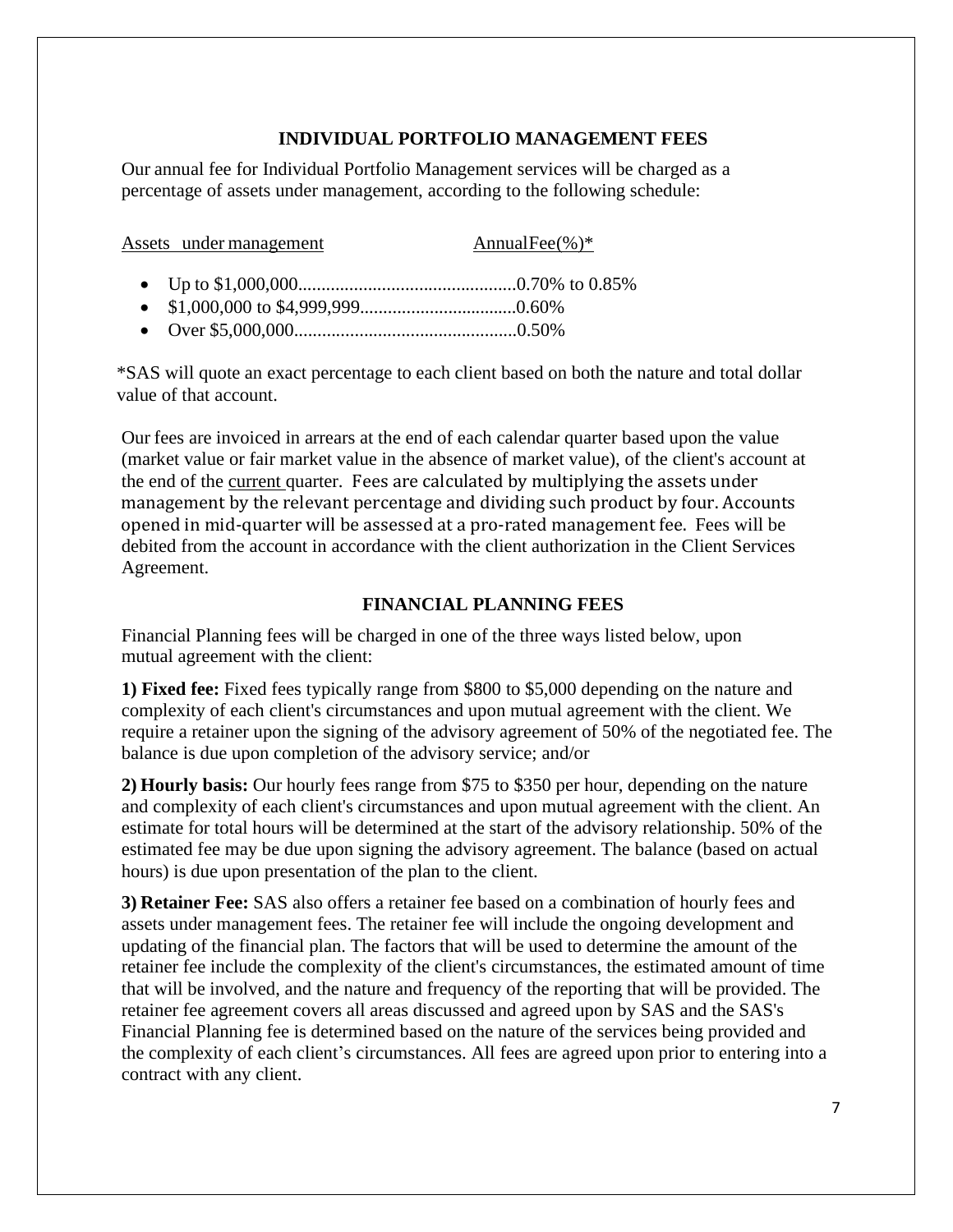#### **ADDITIONAL COMPENSATION RECEIVED BY SAS**

Nothing to disclose in this matter.

*See "Other Financial Industry Activities and Affiliations" Item 10 for additional disclosures.*

#### **GENERAL INFORMATION**

**Limited Negotiability of Advisory Fees**: Although SAS has established the aforementioned fee schedule(s), we retain the discretion to negotiate alternative fees on a client-by-client basis. Client facts, circumstances and needs are considered in determining the fee schedule. These include the complexity of the client situation, assets to be placed under management, anticipated future additional assets; related accounts; portfolio style, account composition, reports, among other factors. The specific annual fee schedule is identified in the contract between the adviser and each client.

We may group certain related client accounts for the purposes of achieving the minimum account size requirements and determining the annualized fee.

Discounts, not generally available to our advisory clients, may be offered to family members and friends of associated persons of our firm.

**Termination of the Advisory Relationship**: A client agreement may be canceled at any time, by either party, for any reason upon receipt of written notice. As disclosed above, fees are paid in arrears of services provided. Upon notification for termination of any account, any prepaid, unearned fees will be promptly refunded. In calculating a client's reimbursement of fees, we will pro rate the reimbursement according to the number of days remaining in the billing period.

**Mutual Fund Fees**: All fees paid to SAS for investment advisory services are separate and distinct from the fees and expenses charged by mutual funds and/or ETFs to their shareholders. These fees and expenses are described in each fund's prospectus. These fees will generally include a management fee, other fund expenses, and a possible distribution fee. If the fund also imposes sales charges, a client may pay an initial or deferred sales charge. A client could invest in a mutual fund directly, without our services. In that case, the client would not receive the services provided by our firm which are designed, among other things, to assist the client in determining which mutual fund or funds are most appropriate to each client's financial condition and objectives. Accordingly, the client should review both the fees charged by the funds and our fees to fully understand the total amount of fees to be paid by the client and to thereby evaluate the advisory services being provided.

**Additional Fees and Expenses**: In addition to our advisory fees, clients are also responsible for the fees and expenses charged by custodians and imposed by broker dealers, including, but not limited to, any transaction charges imposed by a broker dealer with which an independent investment manager effects transactions for the client's account(s). Please refer to the "Brokerage Practices" section (Item 12) of this Form ADV for additional information.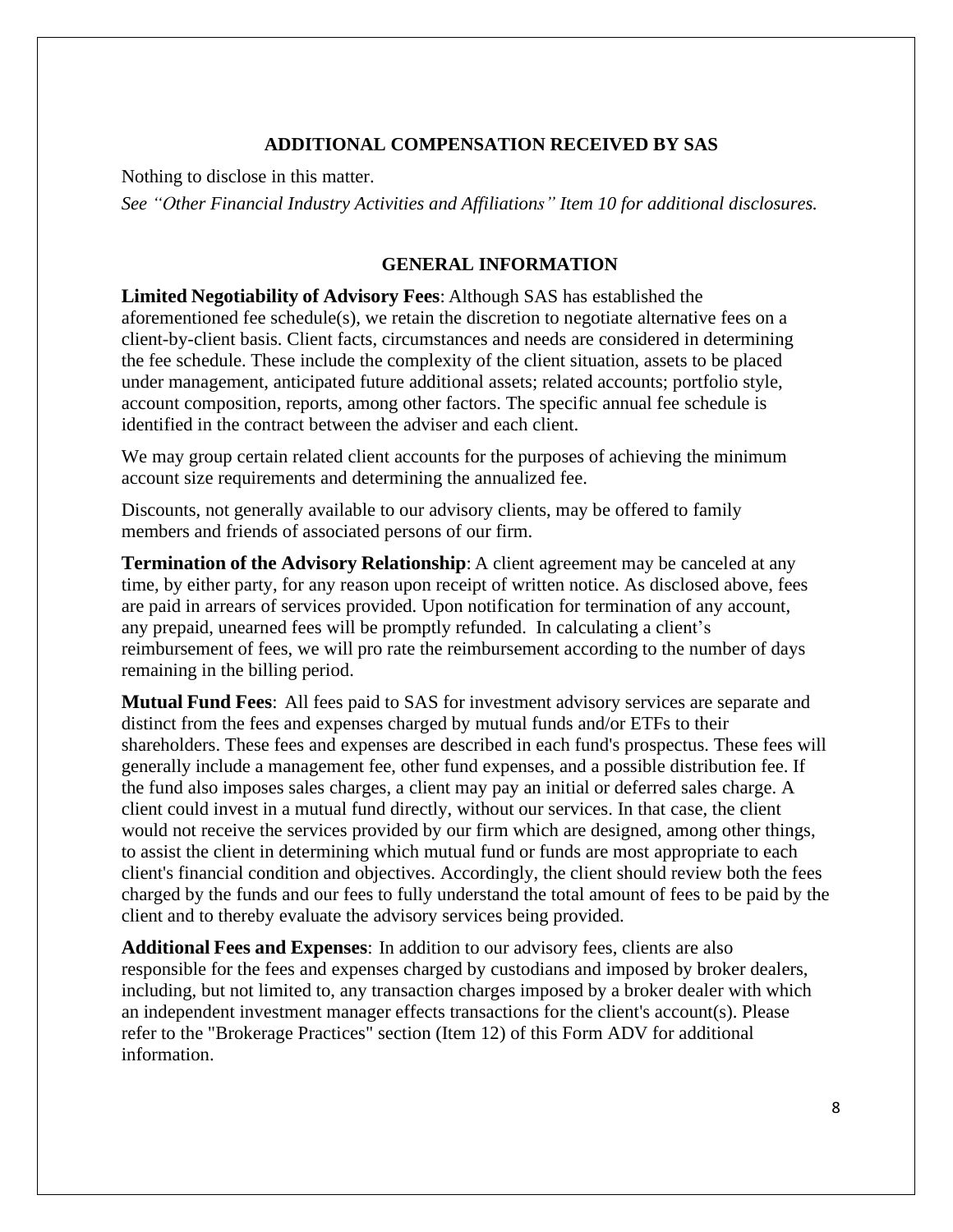**Accounts**: SAS is deemed to be a fiduciary to advisory clients that are employee benefit plans or individual retirement accounts (IRAs) pursuant to the Employee Retirement Income and Securities Act ("ERISA"), and regulations under the Internal Revenue Code of 1986 (the "Code"), respectively.

As such, our firm is subject to specific duties and obligations under ERISA and the Internal Revenue Code that include among other things, restrictions concerning certain forms of compensation. To avoid engaging in prohibited transactions, SAS may only charge fees for investment advice about products for which our firm and/or our related persons do not receive any commissions or 12b-1 fees, or conversely, investment advice about products for which our firm and/or our related persons receive commissions or 12b-1 fees, however, only when such fees are used to offset SAS's advisory fees.

**Limited Prepayment of Fees**: Under no circumstances do we require or solicit payment of fees in excess of \$1,200 more than six months in advance of services rendered.

#### **Compensation for Professional Fiduciary Services**

SAS investment advisor representative, Minna Fernan is also a California licensed attorney and licensed Professional Fiduciary. From time to time, and only when appropriate to meet a Client's needs, SAS may recommend the that Ms. Fernan act as a professional fiduciary on behalf of a Client through SAS. Ms. Fernan, as a licensed Professional Fiduciary, and SAS with whom she is affiliated, are eligible to earn fees in exchange for providing such services to you.

The receipt of professional fiduciary service-related fees by any individual associated with our firm or our firm presents a conflict of interest. As fiduciaries, we must act primarily for the benefit of our investment advisory clients. As such, we will only recommend professional fiduciary services to clients when suitable and appropriate. Additionally, if such a recommendation is made, Clients are informed that they are under no obligation to use our firm for professional fiduciary services, that they may use any Professional Fiduciary of their choice and are provided a separate disclosure and regarding these conflicts.

#### **Rollover Recommendations**

As part of our investment advisory services to you, we may recommend that you roll assets from your employer's retirement plan, such as a 401(k), 457, or ERISA 403(b) account (collectively, a "Plan Account"), to an individual retirement account, such as a SIMPLE IRA, SEP IRA, Traditional IRA, or Roth IRA (collectively, an "IRA Account") that we will manage on your behalf. We may also recommend rollovers from IRA Accounts to Plan Accounts, from Plan Accounts to Plan Accounts, and from IRA Accounts to IRA Accounts. When we provide any of the foregoing rollover recommendations we are acting as fiduciaries within the meaning of Title I of the ERISA and/or the Internal Revenue Code ("IRC"), as applicable, which are laws governing retirement accounts.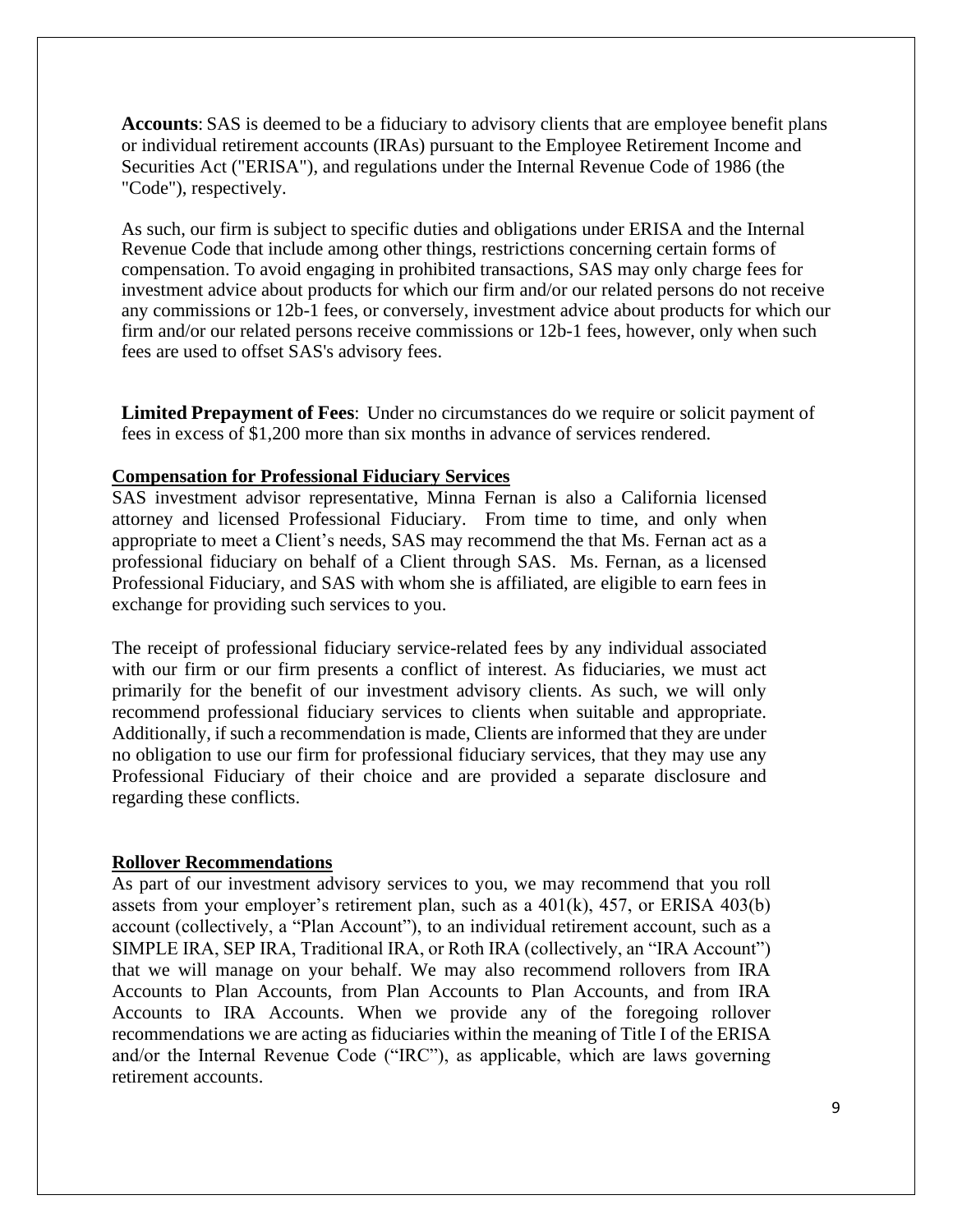If you elect to roll the assets to an IRA that is subject to our management, we will charge you an asset-based fee as set forth in the advisory agreement you executed with our firm. This creates a conflict of interest because it creates a financial incentive for our firm to recommend the rollover to you (*i.e.,* receipt of additional fee-based compensation). You are under no obligation, contractually or otherwise, to complete the rollover. Moreover, if you do complete the rollover, you are under no obligation to have the assets in an IRA managed by our firm. Due to the foregoing conflict of interest, when we make rollover recommendations, we operate under a special rule that requires us to act in your best interests and not put our interests ahead of yours.

Under this special rule's provisions, we must:

- $\triangleright$  meet a professional standard of care when making investment recommendations (give prudent advice);
- $\triangleright$  never put our financial interests ahead of yours when making recommendations (give loyal advice);
- ➢ avoid misleading statements about conflicts of interest, fees, and investments;
- $\triangleright$  follow policies and procedures designed to ensure that we give advice that is in your best interests;
- ➢ charge no more than a reasonable fee for our services; and
- $\triangleright$  give you basic information about conflicts of interest.

Many employers permit former employees to keep their retirement assets in their company plan. Also, current employees can sometimes move assets out of their company plan before they retire or change jobs. In determining whether to complete the rollover to an IRA, and to the extent the following options are available, you should consider the costs and benefits of a rollover.

Note that an employee will typically have four options in this situation:

- 1. leaving the funds in your employer's (former employer's) plan;
- 2. moving the funds to a new employer's retirement plan;
- 3. cashing out and taking a taxable distribution from the plan; or
- 4. rolling the funds into an IRA rollover account.

Each of these options has positives and negatives. Because of that, along with the importance of understanding the differences between these types of accounts, we will provide you with a written explanation of the advantages and disadvantages of both account types and the basis for our belief that the rollover transaction we recommend is in your best interests.

As an alternative to providing you with a rollover recommendation, we may instead take an entirely educational approach in accordance with the U.S. Department of Labor's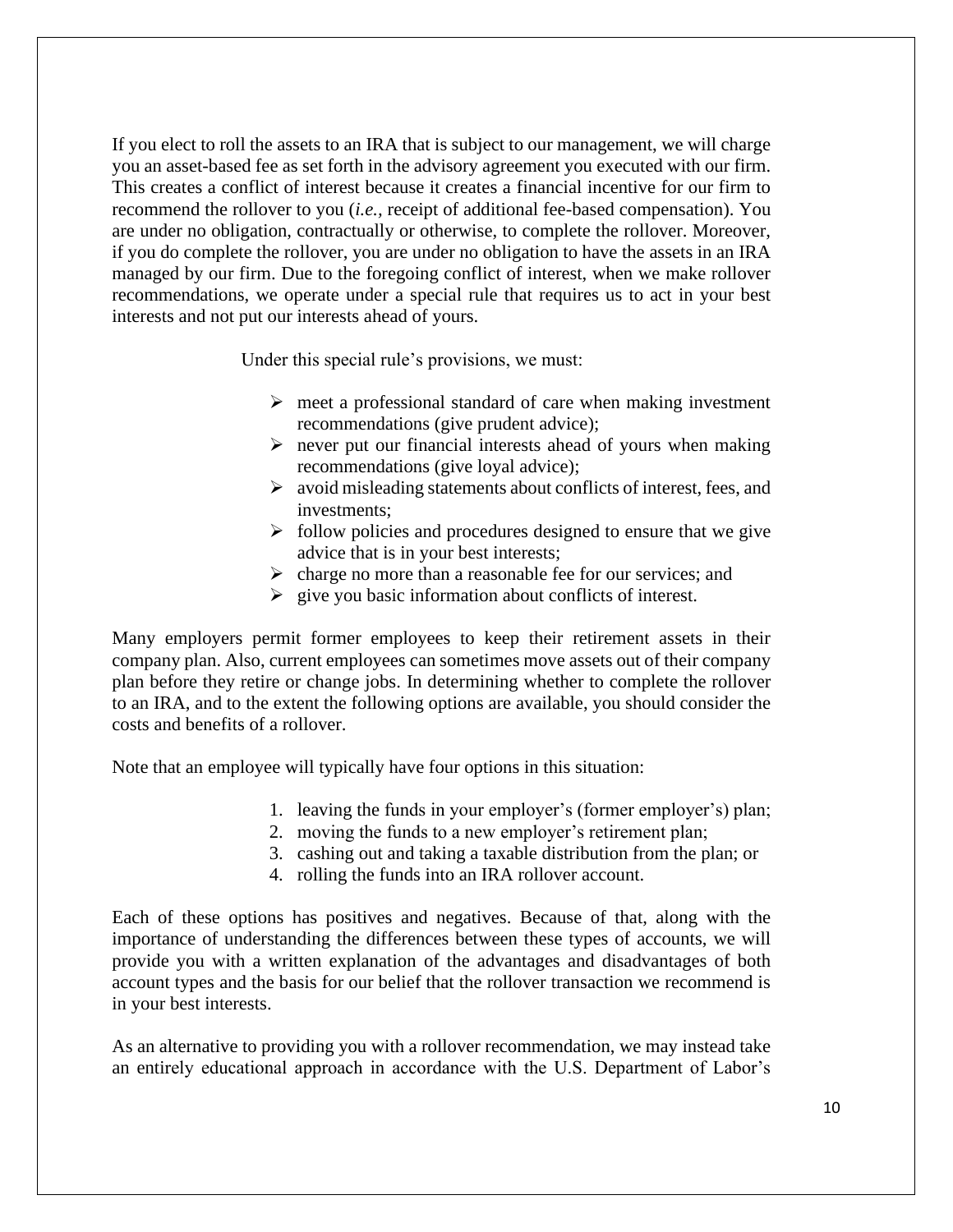Interpretive Bulletin 96-1. Under this approach, our role will be limited only to providing you with general educational materials regarding the pros and cons of rollover transactions. We will make no recommendation to you regarding the prospective rollover of your assets and you are advised to speak with your trusted tax and legal advisors with respect to rollover decisions. As part of this educational approach, we may provide you with materials discussing some or all of the following topics: the general pros and cons of rollover transactions; the benefits of retirement plan participation; the impact of preretirement withdrawals on retirement income; the investment options available inside your Plan Account; and high level discussion of general investment concepts (*e.g.,* risk versus return, the benefits of diversification and asset allocation, historical returns of certain asset classes, etc.). We may also provide you with questionnaires and/or interactive investment materials that may provide a means for you to independently determine your future retirement income needs and to assess the impact of different asset allocations on your retirement income. You will make the final rollover decision.

### **Item 6 Performance-Based Fees and Side-By-Side Management**

SAS does not charge performance-based fees.

### **Item 7 Types of Clients**

SAS provides advisory services to the following types of clients:

Individuals (other than high net worth individuals)

High net worth individuals, Pensions & Profit-Sharing Plans

There is NO account minimum size.

### **Item 8 Methods of Analysis, Investment Strategies and Risk of Loss**

#### **METHODS OF ANALYSIS**

We use the following methods of analysis in formulating our investment advice and/or managing client assets:

**Fundamental Analysis.** We attempt to measure the intrinsic value of a security by looking at economic and financial factors (including the overall economy, industry conditions, and the financial condition and management of the company itself) to determine if the company is underpriced (indicating it may be a good time to buy) or overpriced (indicating it may be time to sell).

Fundamental analysis does not attempt to anticipate market movements. This presents a potential risk, as the price of a security can move up or down along with the overall market regardless of the economic and financial factors considered in evaluating the stock.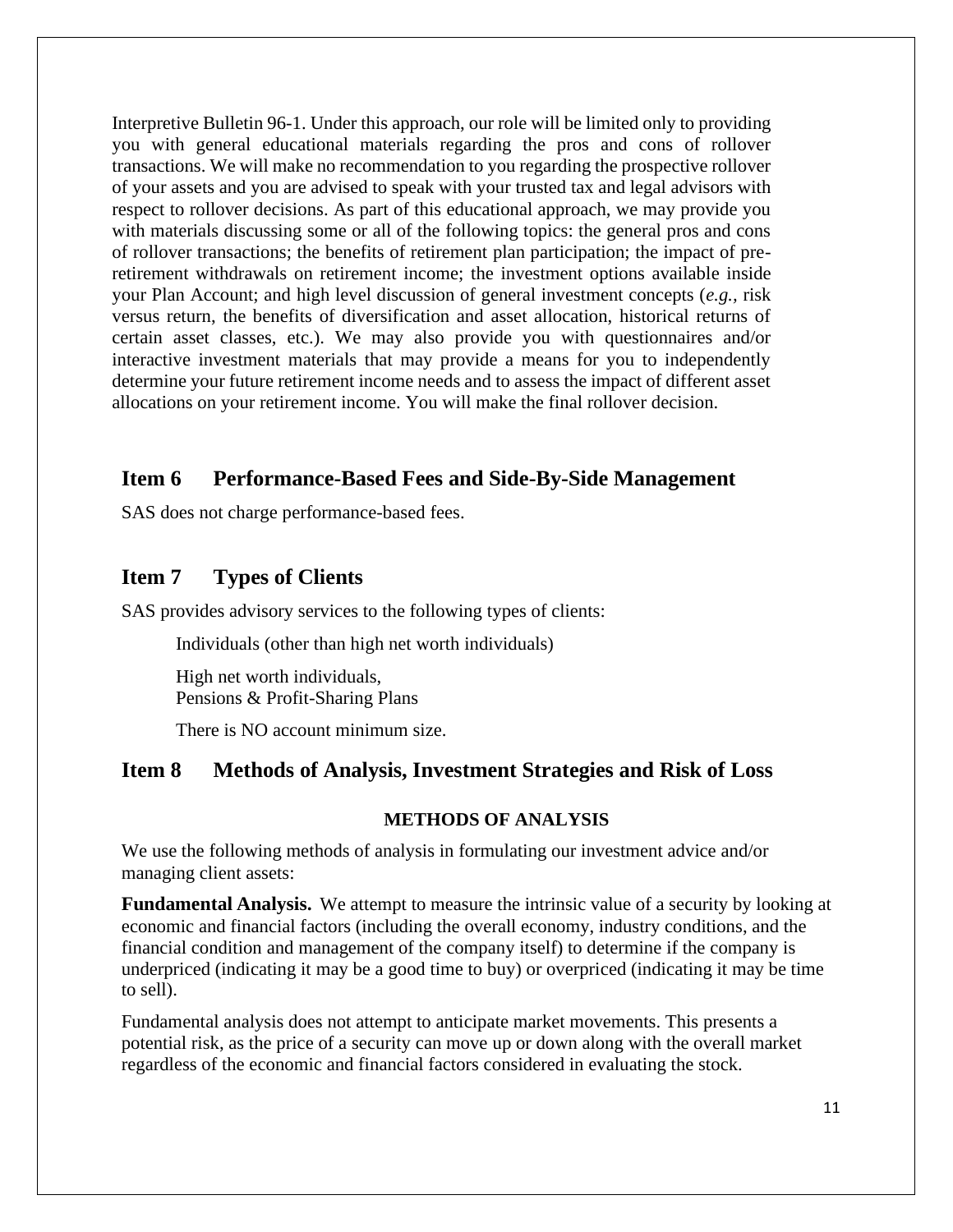**Technical Analysis.** We analyze past market movements and apply that analysis to the present in an attempt to recognize recurring patterns of investor behavior and potentially predict future price movement.

Technical analysis does not consider the underlying financial condition of a company. This presents a risk in that a poorly-managed or financially unsound company may underperform regardless of market movement.

**Risks for all forms of analysis.** Our securities analysis methods rely on the assumption that the companies whose securities we purchase and sell, the rating agencies that review these securities, and other publicly-available sources of information about these securities, are providing accurate and unbiased data. While we are alert to indications that data may be incorrect, there is always a risk that our analysis may be compromised by inaccurate or misleading information.

### **INVESTMENT STRATEGIES**

We use the following strategy(ies) in managing client accounts, provided that such strategy(ies) are appropriate to the needs of the client and consistent with the client's investment objectives, risk tolerance, and time horizons, among other considerations:

**Long-term purchases.** We purchase securities with the idea of holding them in the client's account for a year or longer. Typically we employ this strategy when:

- we believe the securities to be currently undervalued, and/or
- we want exposure to a particular asset class over time, regardless of the current projection for this class.

A risk in a long-term purchase strategy is that by holding the security for this length of time, we may not take advantage of short-term gains that could be profitable to a client. Moreover, if our predictions are incorrect, a security may decline sharply in value before we make the decision to sell.

**Short-term purchases.** When utilizing this strategy, we purchase securities with the idea of selling them within a relatively short time (typically a year or less). We do this in an attempt to take advantage of conditions that we believe will soon result in a price swing in the securities we purchase.

**Margin transactions.** We will purchase stocks for your portfolio with money borrowed from your brokerage account. This allows you to purchase more stock than you would be able to with your available cash, and allows us to purchase stock without selling other holdings.

**Option Writing.** We may use options as an investment strategy. An option is a contract that gives the buyer the right, but not the obligation, to buy or sell an asset (such as a share of stock) at a specific price on or before a certain date. An option, just like a stock or bond, is a security. An option is also a derivative, because it derives its value from an underlying asset.

The two types of options are calls and puts:

A call gives us the right to buy an asset at a certain price within a specific period of time. We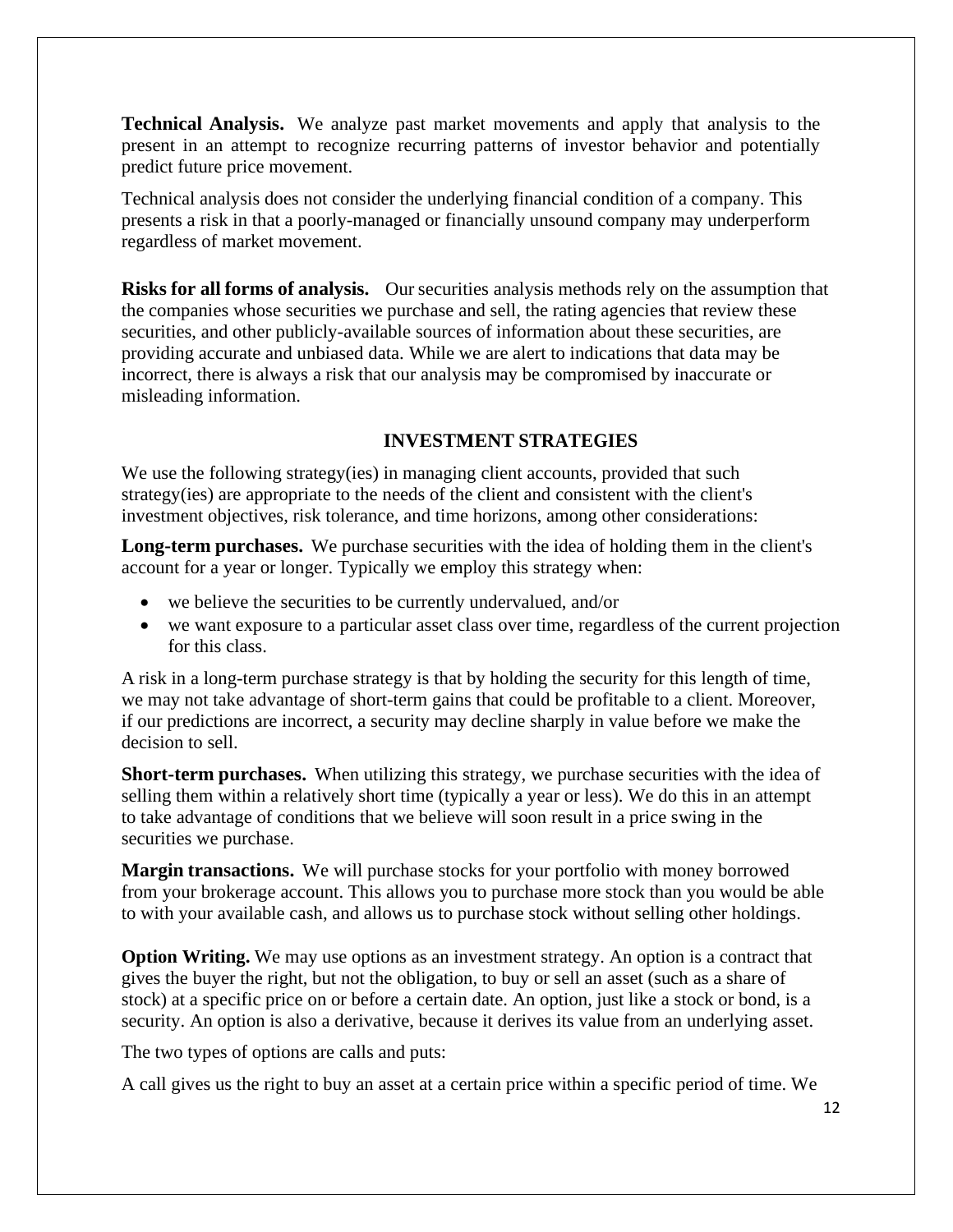will buy a call if we have determined that the stock will increase substantially before the option expires.

A put gives us the holder the right to sell an asset at a certain price within a specific period of time. We will buy a put if we have determined that the price of the stock will fall before the option expires.

We will use options to speculate on the possibility of a sharp price swing. We will also use options to"hedge" a purchase of the underlying security; in other words, we will use an option purchase to limit the potential upside and downside of a security we have purchased for your portfolio.

We use "covered calls", in which we sell an option on security you own. In this strategy, you receive a fee for making the option available, and the person purchasing the option has the right to buy the security from you at an agreed-upon price.

We use a "spreading strategy", in which we purchase two or more option contracts (for example, a call option that you buy and a call option that you sell) for the same underlying security. This effectively puts you on both sides of the market, but with the ability to vary price, time and other factors.

**Risk of Loss.** Securities investments are not guaranteed and you may lose money on your investments. We ask that you work with us to help us understand your tolerance for risk. Investing in securities involves risk of loss that clients should be prepared to bear.

## **Item 9 Disciplinary Information**

We are required to disclose any legal or disciplinary events that are material to a client's or prospective client's evaluation of our advisory business or the integrity of our management.

Our firm has not been subject to any criminal or civil actions, administrative proceedings, or self-regulatory organization (SRO) proceedings.

Our firm and our management personnel have no reportable disciplinary events to disclose.

## **Item 10 Other Financial Industry Activities and Affiliations**

*Applications for registration as a broker-dealer/registered representative*

We, nor our management persons, do not have any application pending to register, as a broker-dealer or a registered representative. Our firm provides referral services only to third party investment managers.

*Applications for futures/commodity/Other merchants*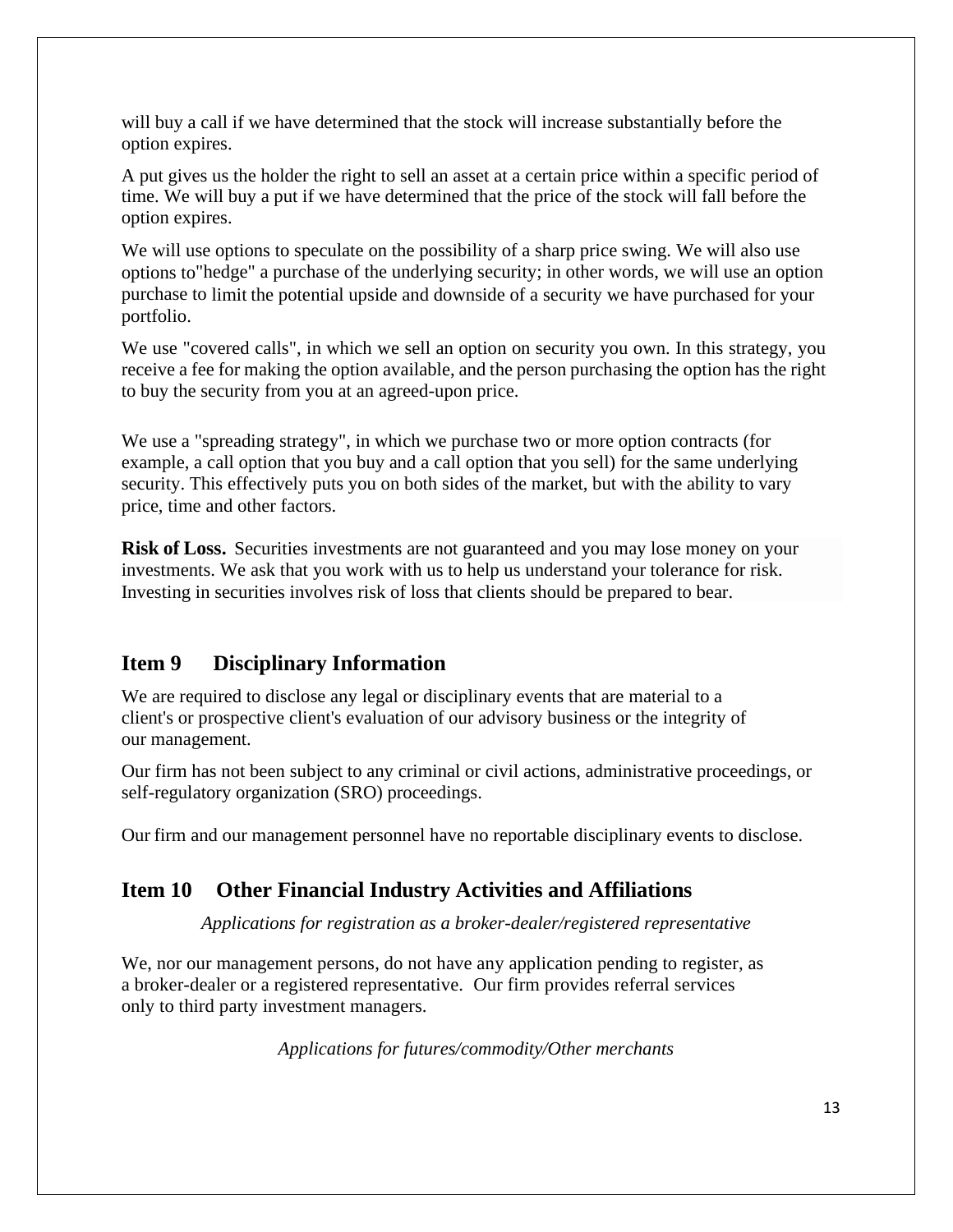We, nor our management persons, do not have any application pending to register, as a futures commission merchant, commodity pool operator, a commodity trading advisor, or an associate person of foregoing entities. Our firm provides referral services only to third party investment managers.

#### *Relationships/Affiliations*

We, nor our management persons, do not have any arrangements that are material to its advisory business or its clients with a related person who is a broker-dealer, investment company, other investment advisor, or financial planning firm.

#### *OtherInvestment Advisers*

SYEDA NASIRA IQBAL DBA Nasira Financial (CRD #299293) assists with financial planning work for SAS Financial Advisors, LLC. Currently, there are no additional conflicts of interest to disclose in this relationship.

#### *Professional Fiduciary Services*

As disclosed above in Item 5, investment advisor representative, Minna Fernan, is also a California licensed attorney and licensed Professional Fiduciary. From time to time, and only when appropriate to meet a Client's needs, SAS may recommend the that Ms. Fernan act as a professional fiduciary on behalf of a Client through SAS. Ms. Fernan also provides unrelated legal and Professional Fiduciary services to individuals that is separate and apart from SAS and conducted pursuant to direct engagements with of her law firm.

#### **How we handle conflict of interest**

Clients should be aware that the receipt of additional compensation by our firm and its management persons or employees creates a conflict of interest that may impair the objectivity of our firm and these individuals when making advisory recommendations. We endeavor at all times to put the interest of our clients first as part of our fiduciary duty as a registered investment adviser and take the following steps to address this conflict:

- 1. We disclose to clients the existence of all material conflicts of interest, including the potential for our firm and its employees to earn compensation from advisory clients in addition to our advisory fees;
- 2. We disclose to clients that they are not obligated to purchase recommended investment products from our employees;
- 3. We collect, maintain and document accurate, complete and relevant client background information, including the client's financial goals, objectives and risk tolerance;
- 4. Our management conducts regular reviews of each client account to verify that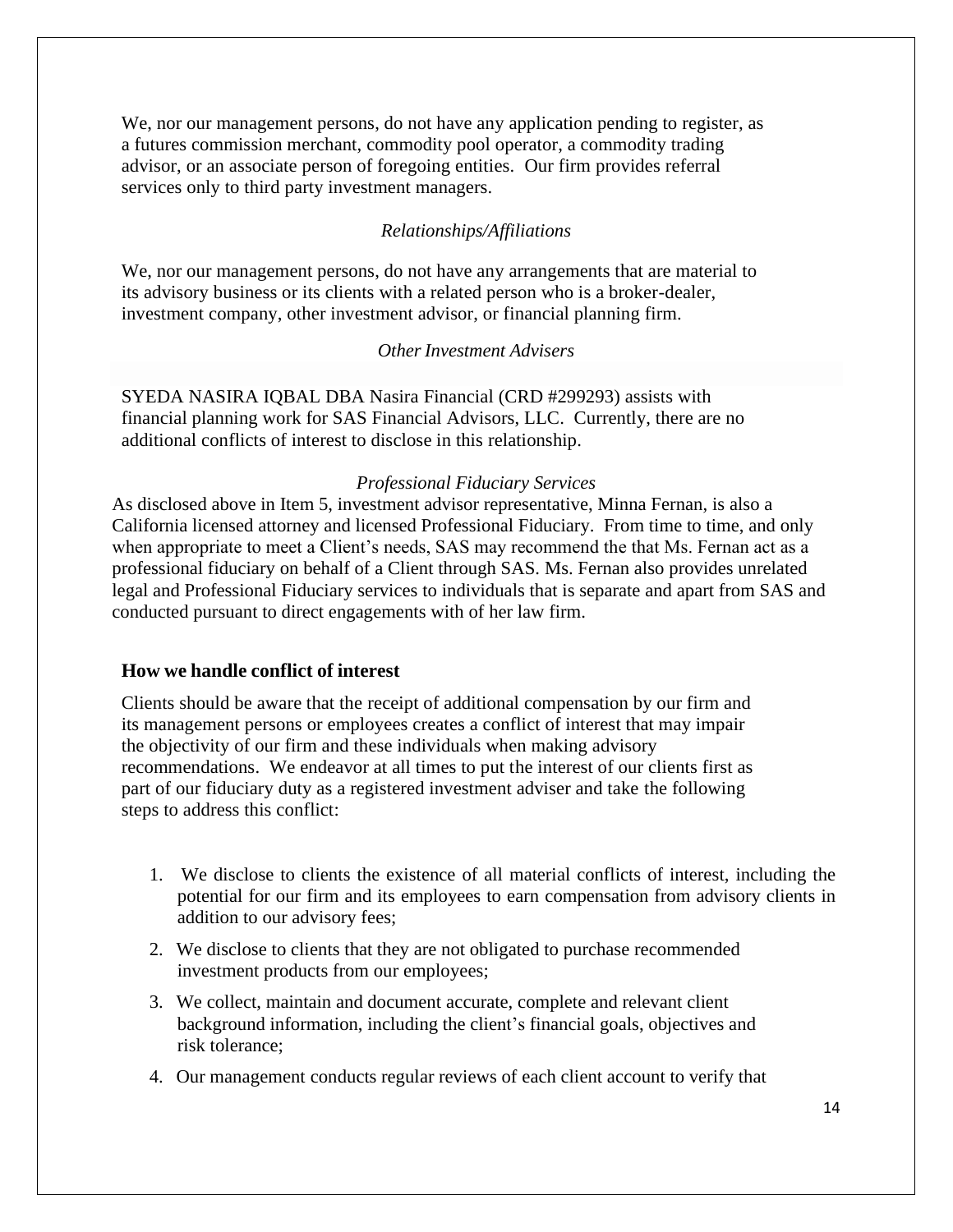all recommendations made to a client are suitable to the client's needs and circumstances;

- 5. We require that our employees seek prior approval of any outside employment activity so that we may ensure that any conflicts of interests in such activities are properly addressed;
- 6. We periodically monitor these outside employment activities to verify that any conflicts of interest continue to be properly addressed by our firm; and
- 7. We educate our employees regarding the responsibilities of a fiduciary, including the need for having a reasonable and independent basis for the investment advice provided to clients.

## **Item 11 Code of Ethics, Participation or Interest in Client Transactions and Personal Trading**

Our firm has adopted a Code of Ethics which sets forth high ethical standards of business conduct that we require of our employees, including compliance with applicable federal securities laws.

SAS and our personnel owe a duty of loyalty, fairness and good faith towards our clients, and have an obligation to adhere not only to the specific provisions of the Code of Ethics but to the general principles that guide the Code.

Our Code of Ethics includes policies and procedures for the review of quarterly securities transactions reports as well as initial and annual securities holdings reports that must be submitted by the firm's access persons. Among other things, our Code of Ethics also requires the prior approval of any acquisition of securities in a limited offering (e.g., private placement) or an initial public offering. Our code also provides for oversight, enforcement and recordkeeping provisions.

SAS's Code of Ethics further includes the firm's policy prohibiting the use of material nonpublic information. While we do not believe that we have any particular access to non-public information, all employees are reminded that such information may not be used in a personal or professional capacity.

A copy of our Code of Ethics is available to our advisory clients and prospective clients. You may request a copy by email s[ent to elizabeth@sasadvisors.com,](mailto:scott@sasadvisors.com) or by calling us at (415) 277-5955.

Our Code of Ethics is designed to assure that the personal securities transactions, activities and interests of our employees will not interfere with (i) making decisions in the best interest of advisory clients and (ii) implementing such decisions while, at the same time, allowing employees to invest for their own accounts.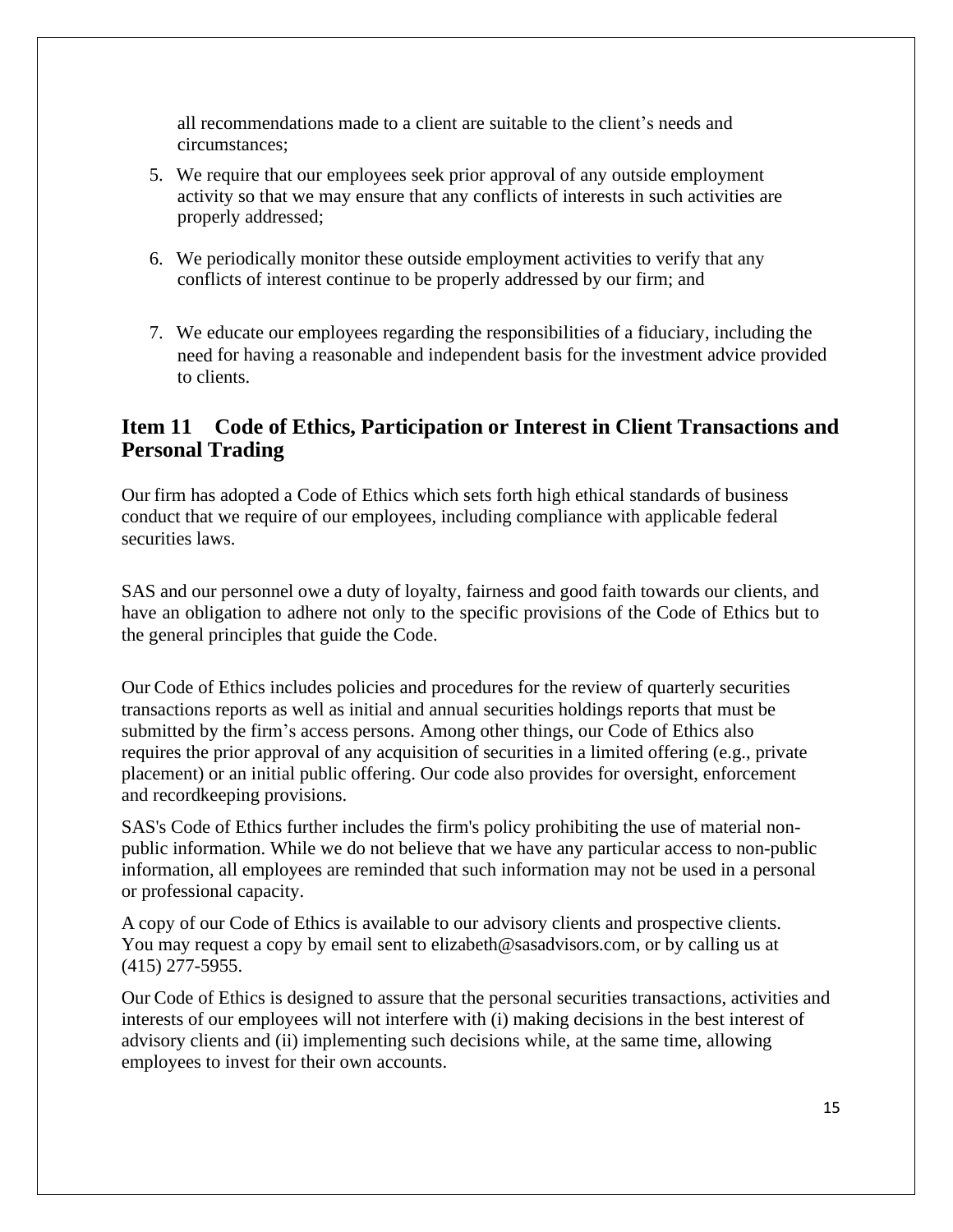Our firm and/or individuals associated with our firm may buy or sell for their personal accounts securities identical to or different from those recommended to our clients. In addition, any related person(s) may have an interest or position in a certain security(ies) which may also be recommended to a client.

It is the expressed policy of our firm that no person employed by us may purchase or sell any security prior to a transaction(s) being implemented for an advisory account, thereby preventing such employee(s) from benefiting from transactions placed on behalf of advisory accounts.

We may aggregate our employee trades with client transactions where possible and when compliant with our duty to seek best execution for our clients. In these instances, participating clients will receive an average share price and transaction costs will be shared equally and on a pro-rata basis. In the instances where there is a partial fill of a particular batched order, we will allocate all purchases pro-rata, with each account paying the average price. Our employee accounts will be excluded in the pro-rata allocation.

As these situations represent actual or potential conflicts of interest to our clients, we have established the following policies and procedures for implementing our firm's Code of Ethics, to ensure our firm complies with its regulatory obligations and provides our clients and potential clients with full and fair disclosure of such conflicts of interest:

- 1. No principal or employee of our firm may put his or her own interest above the interest of an advisory client.
- 2. No principal or employee of our firm may buy or sell securities for their personal portfolio(s) where their decision is a result of information received as a result of his or her employment unless the information is also available to the investing public.
- 3. It is the expressed policy of our firm that no person employed by us may purchase or sell any security prior to a transaction(s) being implemented for an advisory account. This prevents such employees from benefiting from transactions placed on behalf of advisory accounts.
- 4. Our firm requires prior approval for any IPO or private placement investments by related persons of the firm.
- 5. We maintain a list of all reportable securities holdings for our firm and anyone associated with this advisory practice that has access to advisory recommendations ("access person"). These holdings are reviewed on a regular basis by our firm's Chief Compliance Officer or his/her designee.
- 6. We have established procedures for the maintenance of all required books and records.
- 7. All of our principals and employees must act in accordance with all applicable Federal and State regulations governing registered investment advisory practices.
- 8. We require delivery and acknowledgement of the Code of Ethics by each supervised person of our firm.
- 9. We have established policies requiring the reporting of Code of Ethics violations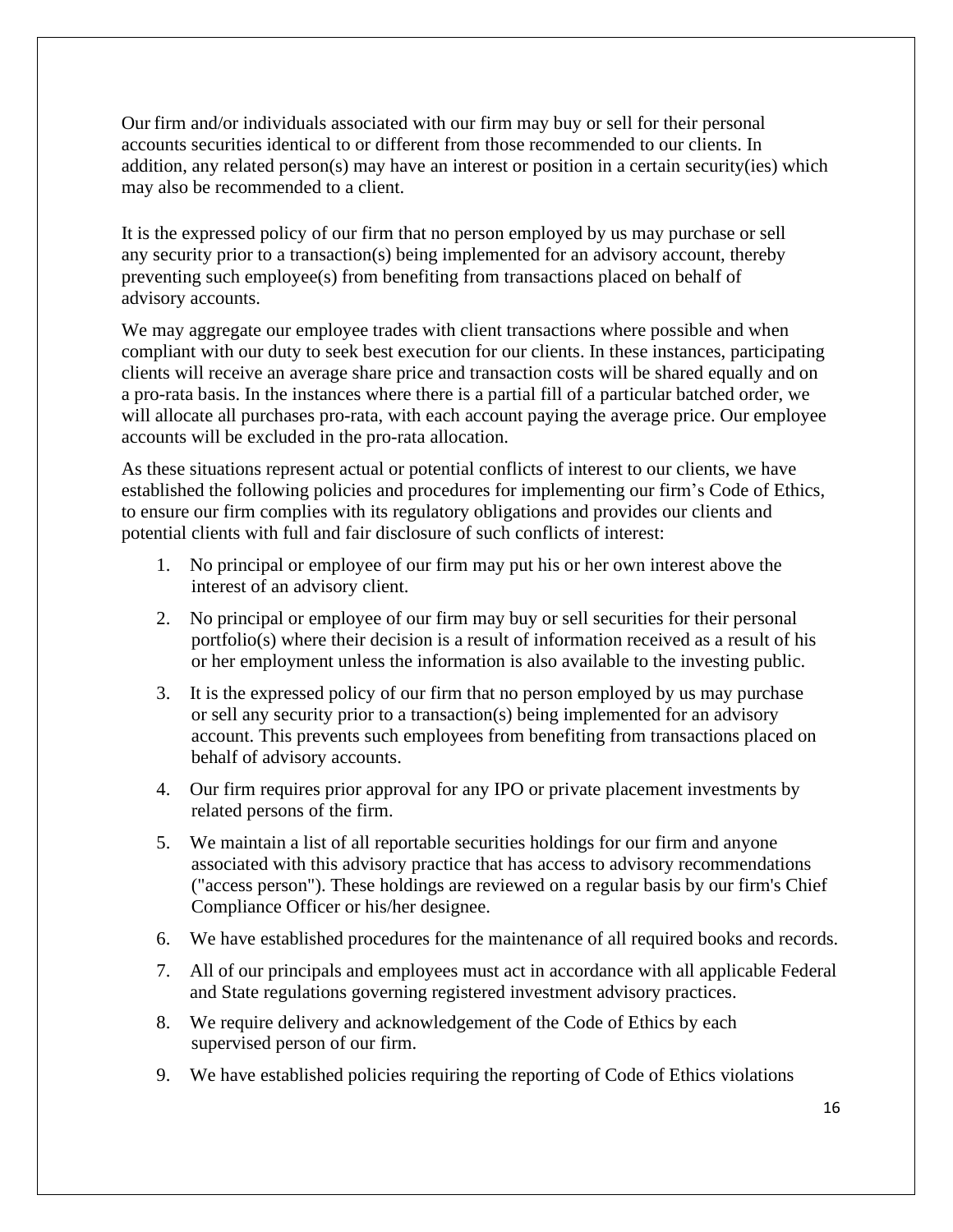to our senior management.

10. Any individual who violates any of the above restrictions may be subject to termination.

As disclosed in the preceding section of this Brochure (Item 10), related persons of our firm are separately registered as securities representatives of a broker-dealer, investment adviser representatives of another registered investment adviser, and/or licensed as an insurance agent/broker of various insurance companies*.* Please refer to Item 10 for a detailed explanation of these relationships and important conflict of interest disclosures.

## **Item 12 Brokerage Practices**

We do have the discretionary authority to determine the broker dealer to be used. Generally, we require directed brokerage to TD Ameritrade or Interactive Brokers. If clients want us to directly manage funds our only custodian broker agreement is with TD Ameritrade or Interactive Brokers. However, we would consider a request from a client to open another custodian broker relationship. Note: Not all advisers require their clients to direct brokerage.

SAS will block trades where possible and when advantageous to clients. This blocking of trades permits the trading of aggregate blocks of securities composed of assets from multiple client accounts, so long as transaction costs are shared equally and on a pro-rated basis between all accounts included in any such block.

Block trading may allow us to execute equity trades in a timelier, more equitable manner, at an average share price. SAS will typically aggregate trades among clients whose accounts can be traded at a given broker, and generally will rotate or vary the order of brokers through which it places trades for clients on any particular day. SAS's block trading policy and procedures are as follows:

- 1) Transactions for any client account may not be aggregated for execution if the practice is prohibited by or inconsistent with the client's advisory agreement with SAS, or our firm's order allocation policy.
- 2) The trading desk in concert with the portfolio manager must determine that the purchase or sale of the particular security involved is appropriate for the client and consistent with the client's investment objectives and with any investment guidelines or restrictions applicable to the client's account.
- 3) The portfolio manager must reasonably believe that the order aggregation will benefit, and will enable SAS to seek best execution for each client participating in the aggregated order. This requires a good faith judgment at the time the order is placed for the execution. It does not mean that the determination made in advance of the transaction must always prove to have been correct in the light of a "20-20 hindsight" perspective. Best execution includes the duty to seek the best quality of execution, as well as the best net price.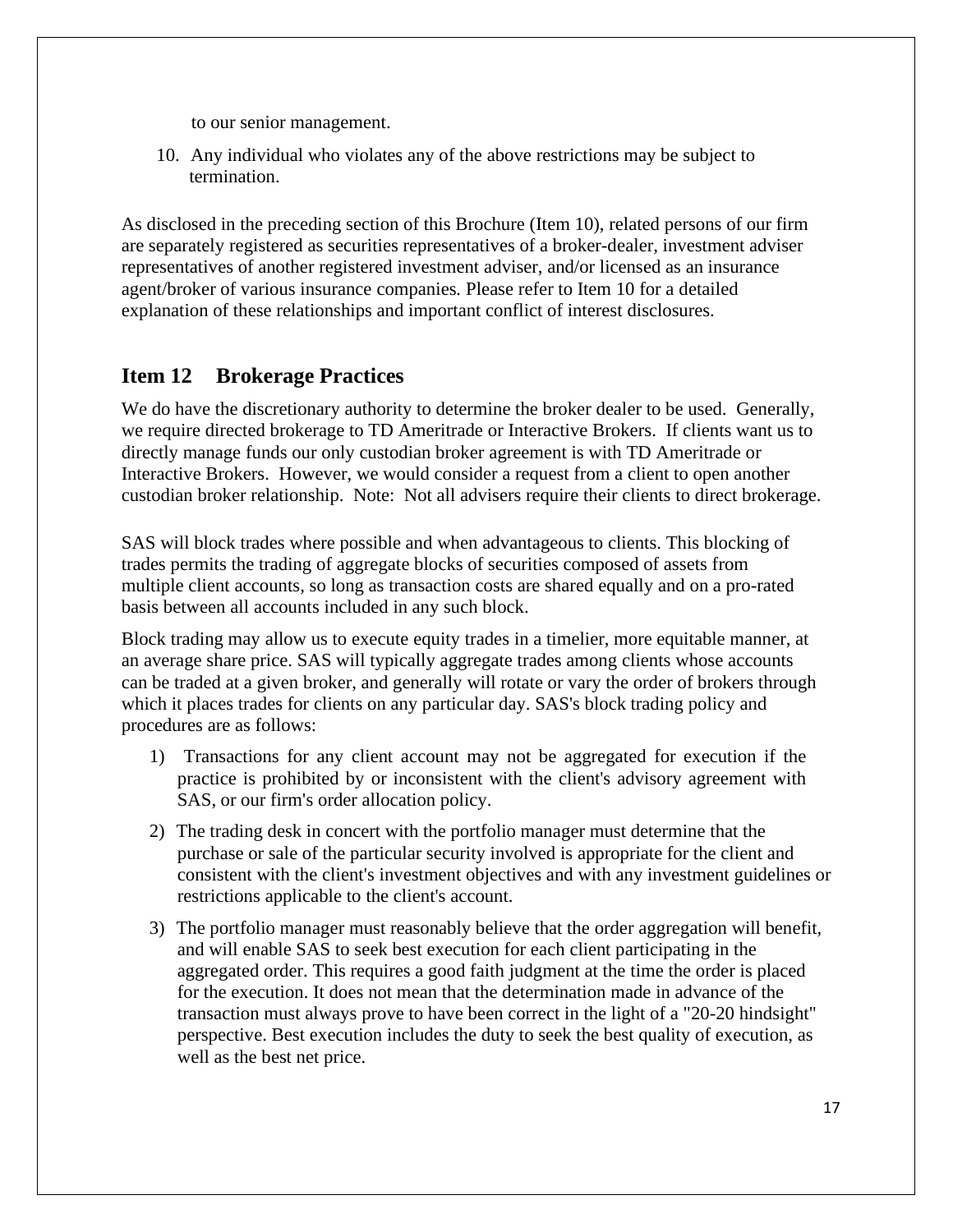- 4) Prior to entry of an aggregated order, a written order ticket must be completed which identifies each client account participating in the order and the proposed allocation of the order, upon completion, to those clients.
- 5) If the order cannot be executed in full at the same price or time, the securities actually purchased or sold by the close of each business day must be allocated pro rata among the participating client accounts in accordance with the initial order ticket or other written statement of allocation. However, adjustments to this pro rata allocation may be made to participating client accounts in accordance with the initial order ticket or other written statement of allocation. Furthermore, adjustments to this pro rata allocation may be made to avoid having odd amounts of shares held in any client account, or to avoid excessive ticket charges in smaller accounts.
- 6) Generally, each client that participates in the aggregated order must do so at the average price for all separate transactions made to fill the order, and must share in the commissions on a pro rata basis in proportion to the client's participation. Under the client's agreement with the custodian/broker, transaction costs may be based on the number of shares traded for each client.
- 7) If the order will be allocated in a manner other than that stated in the initial statement of allocation, a written explanation of the change must be provided to and approved by the Chief Compliance Officer no later than the morning following the execution of the aggregate trade.
- 8) SAS's client account records separately reflect, for each account in which the aggregated transaction occurred, the securities which are held by, and bought and sold for, that account.
- 9) Funds and securities for aggregated orders are clearly identified on SAS's records and to the broker-dealers or other intermediaries handling the transactions, by the appropriate account numbers for each participating client.
- 10) No client or account will be favored over another.

#### *Disclosures for TD Ameritrade*

SAS participates in the institutional customer program offered by TD Ameritrade Institutional. TD Ameritrade Institutional is a division of TD Ameritrade Inc., member SIPC ("TD Ameritrade"), an unaffiliated SEC-registered broker-dealer and FINRA member. TD Ameritrade offers services to independent investment advisers which include custody of securities, trade execution, clearance and settlement of transactions. SAS receives some benefits from TD Ameritrade through our participation in the program.

SAS participates in TD Ameritrade's Institutional customer program and we may require clients to maintain accounts with TD Ameritrade for custody and brokerage services. There is no direct link between our firm's participation in the program and the investment advice we give to our clients,

These benefits include the following products and services (provided without cost or at a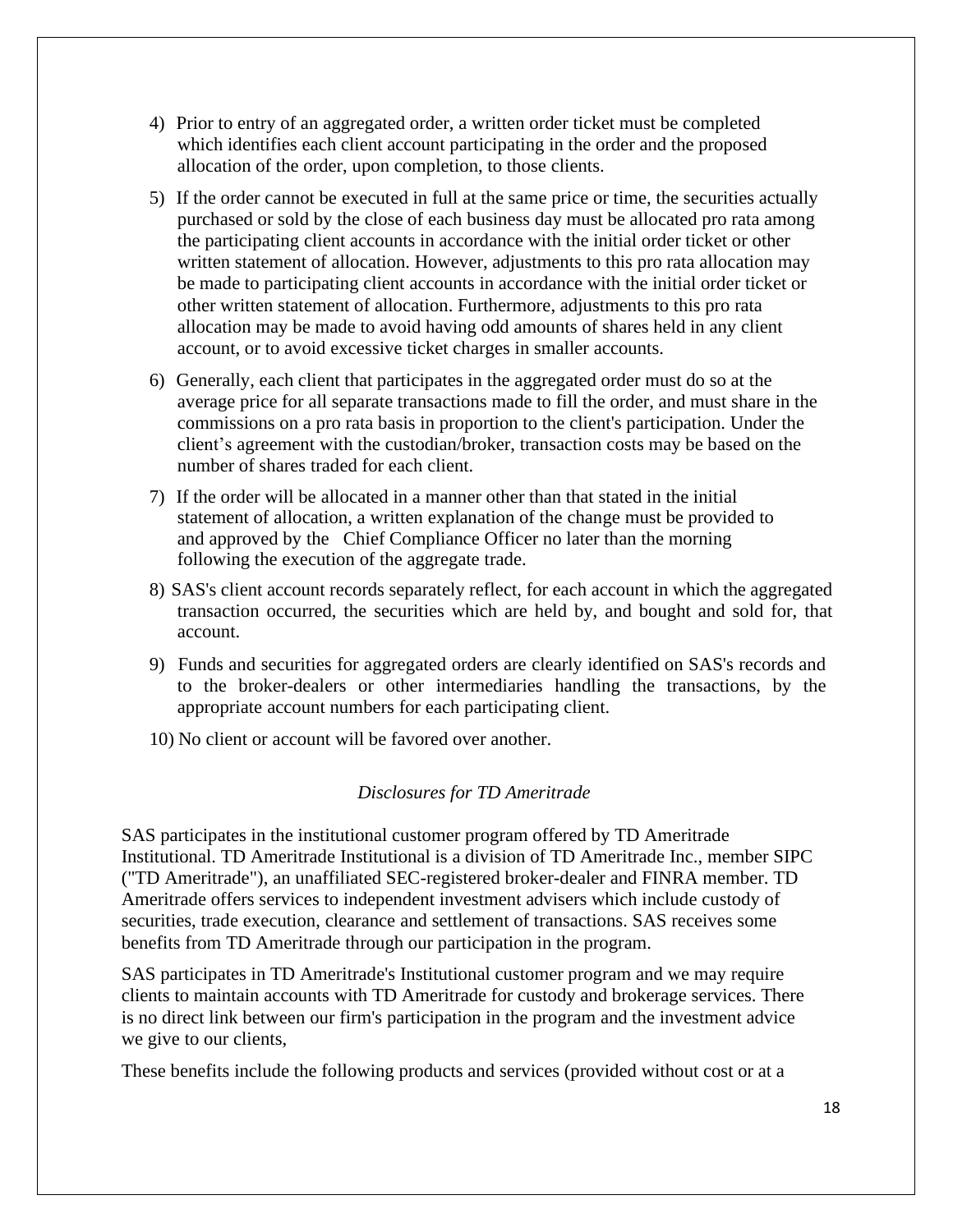discount): duplicate client statements and confirmations; research related products and tools; consulting services ; access to a trading desk serving adviser participants; access to block trading (which provides the ability to aggregate securities transactions for execution and then allocate the appropriate shares to client accounts); the ability to have advisory fees deducted directly from client accounts; access to an electronic communications network for client order entry and account information; access to mutual funds with no transaction fees and to certain Institutional money managers; and discounts on compliance, marketing, research, technology, and practice management products or services provided to SAS by third party vendors. All "research or brokerage services" are eligible under section 28(e) of the Securities Exchange Act of 1934.

Td Ameritrade provides services to assist us in managing and administering client accounts, including accounts not maintained at TD Ameritrade. Other services made available by TD Ameritrade are intended to help us manage and further develop our business enterprise. The benefits received by SAS or our personnel through participation in the program do not depend on the amount of brokerage transactions directed to TD Ameritrade.

SAS does not receive any referrals from a broker-dealer and/or third party.

## **Item 13 Review of Accounts**

#### **INDIVIDUAL PORTFOLIO MANAGEMENT**

**Reviews:** While the underlying securities within Individual Portfolio Management Services accounts are continually monitored, these accounts are reviewed at least quarterly by Ira Fateman. Accounts are reviewed in the context of each client's stated investment objectives and guidelines. More frequent reviews may be triggered by material changes in variables such as the client's individual circumstances, or the market, political or economic environment. The review process contains each of the following elements:

> a. assessing client goals and objectives; b. evaluating the employed strategy(ies); c. monitoring the portfolio(s); and d. addressing the need to rebalance.

Additional account reviews may be triggered by any of the following events:

a. a specific client request; b. a change in client goals and objectives; c. an imbalance in a portfolio asset allocation; and d. market/economic conditions.

**Reports:** Clients will receive monthly statements and confirmations of transactions that occur within their brokerage/ custodian account(s). The reports will summarize client account performance, asset allocation, balances and holdings. We encourage our clients to review their reports for accuracy.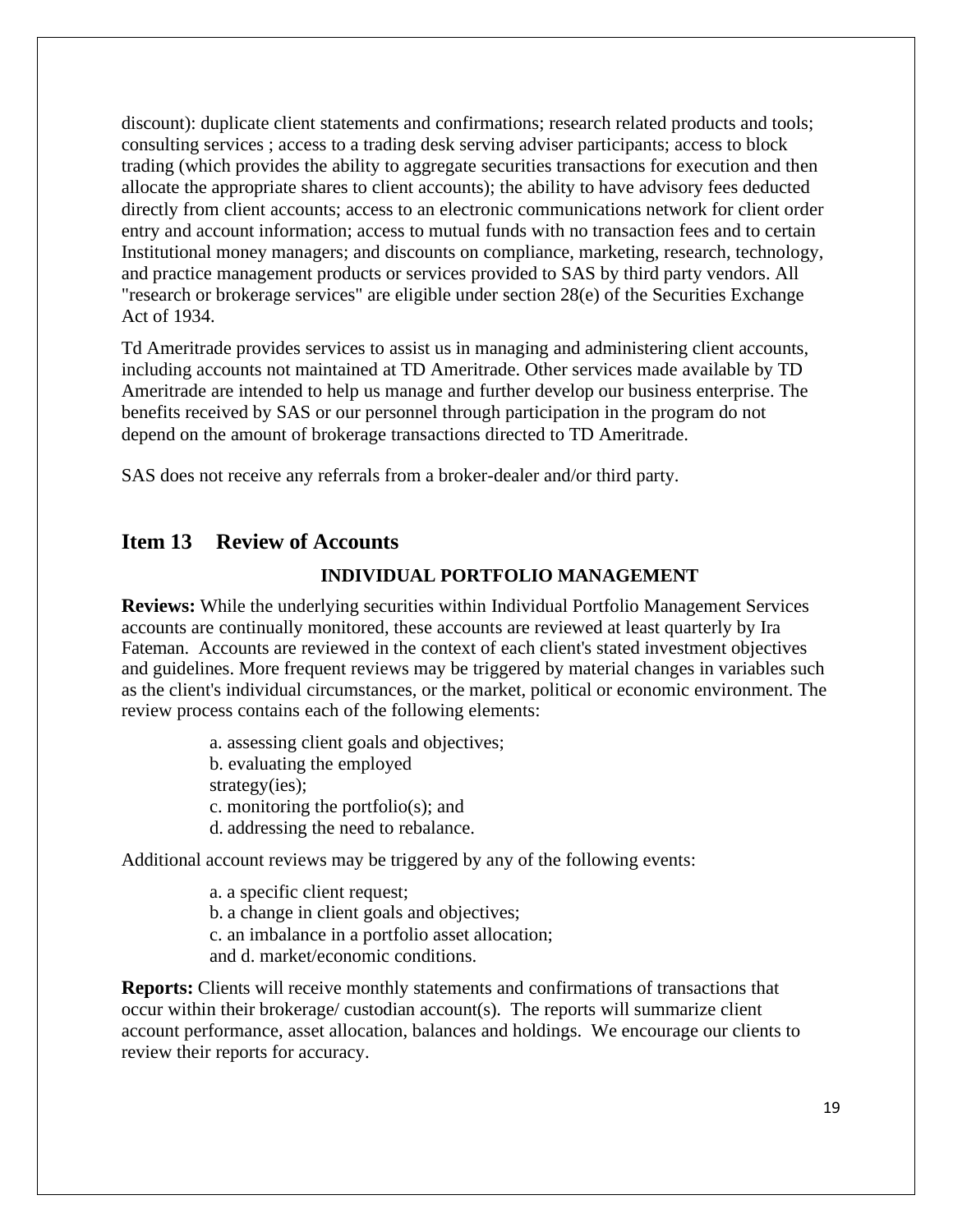### **FINANCIAL PLANNING SERVICES**

**Reviews:** While reviews may occur at different stages depending on the nature and terms of the specific engagement, typically no formal reviews will be conducted for Financial Planning clients unless otherwise contracted for.

**Reports:** Financial Planning clients will receive a completed financial plan. Additional reports will not typically be provided unless otherwise contracted for.

# **Item 14 Client Referrals and Other Compensation**

It is SAS's policy not to engage solicitors or to pay related or non-related persons for referring potential clients to our firm.

It is SAS's policy not to accept or allow our related persons to accept any form of compensation, including cash, sales awards or other prizes, from a non-client in conjunction with the advisory services we provide to our clients.

# **Item 15 Custody**

We previously disclosed in the "Fees and Compensation" section (Item 5) of this Brochure that our firm directly debits advisory fees from client accounts. Some of our clients will send us a check in the mail.

**Custody Safeguarding:** As part of this billing process, the client's custodian is advised of the amount of the fee to be deducted from that client's account. On at least a quarterly basis, the custodian is required to send to the client a statement showing all transactions within the account during the reporting period.

Because the custodian does not calculate the amount of the fee to be deducted, it is important for clients to carefully review their custodial statements to verify the accuracy of the calculation, among other things.

Clients should contact Elizabeth May Prindle directly if they believe that there may be an error in their statement.

In addition to the periodic statements that clients receive directly from their custodians, we also send quarterly invoices directly to our clients on a quarterly basis. We urge our clients to carefully compare the information provided on these statements to ensure that all account transactions, holdings and values are correct and current.

SAS FINANCIAL ADVISORS has custody of the funds and securities solely as a consequence of its authority to make withdrawals from client accounts to pay its advisory fee.

We maintain written authorization from the client to deduct advisory fees from the account held with the qualified custodian.

Each time a fee is directly deducted from a client account, Advisor concurrently: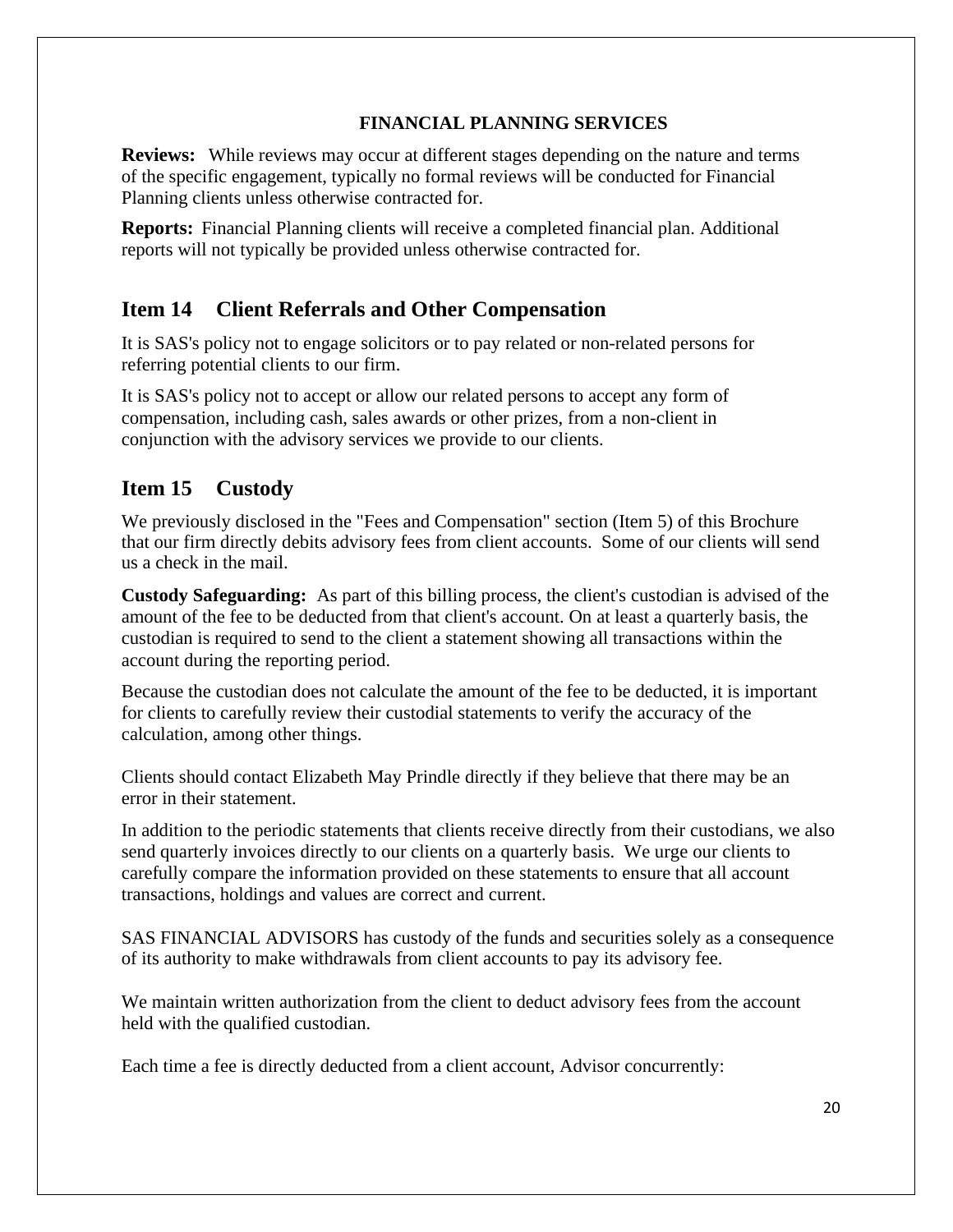- SAS FINANCIAL ADVISORS sends a qualified custodian an invoice or statement of the amount of the fee to be deducted from the client's account; and/or
- SAS FINANCIAL ADVISORS sends the client an invoice or statement itemizing the fee. Itemization includes the formula used to calculate the fee, the value of the assets under management on which the fee is based, and the time period covered by the fee.
- SAS FINANCIAL ADVISORS notifies the Commissioner in writing that the investment adviser intends to use the safeguards provided above.

## **Item 16 Investment Discretion**

SAS Financial Advisors, LLC. manages assets on a discretionary and/or non-discretionary basis.

Discretionary Authority: By granting authority, SAS Adviser shall have limited authority to assist the clients to direct, manage, and change the investment and reinvestment of all assets in the Account, and to take other action with respect to the accounts*.* Firm has discretionary authority to determine the securities to be bought or sold for a client's account, amount of securities to be bought or sold for a client's account, and broker or dealer to be used for a purchase or sale of securities for a client's account.

Non-Discretionary Authority: Firm will properly secure the client's permission prior to effecting securities transactions in client accounts managed on a non-discretionary basis.

Client may communicate special instructions and other specifications on the firm's investment management agreement*.* 

## **Item 17 Voting Client Securities**

We do not vote proxies for client accounts.

You can instruct us to vote proxies according to a particular criteria (for example, to always vote with management, or to vote for or against a proposal to allow a so-called "poison pill" defense against a possible takeover). These requests must be made in writing.

You can also instruct us on how to cast your vote in a particular proxy contest by contacting Elizabeth May Prindle at (415) 277-5955 or [elizabeth@sasadvisors.com.](mailto:scott@sasadvisors.com)

## **Item 18 Financial Information**

Under no circumstances do we require or solicit payment of fees in excess of \$1200 per client more than six months in advance of services rendered. Therefore, we are not required